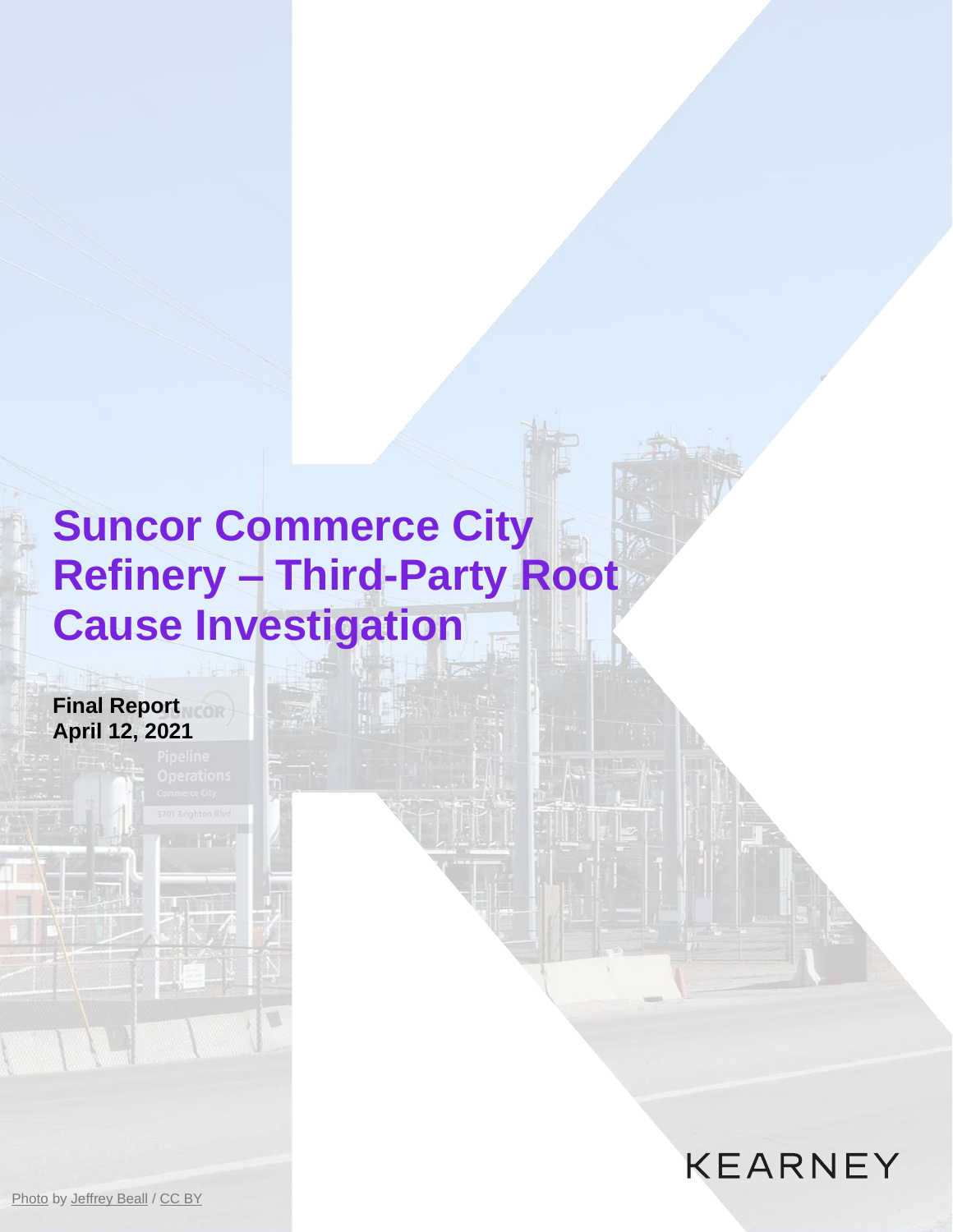## **Table of Contents**

| <b>Executive Summary</b>      | -2 |
|-------------------------------|----|
| <b>Background and Context</b> |    |

## **Approach**

| <b>Approach</b> |  |
|-----------------|--|
|                 |  |
|                 |  |
|                 |  |

## **Critical Success Factors for Effective Refinery** Onerations

| <b>Operations</b> |  |
|-------------------|--|
|                   |  |
|                   |  |
|                   |  |

# **Leading Practices to Reduce the Risk of Major**

| <b>Incidents</b> | 11 |
|------------------|----|
|                  |    |
|                  |    |
|                  |    |
|                  |    |
|                  |    |

## **Commerce City Site Observations and Key Gaps**

# **Conclusions**

## 28

32

 $14$ 

| 29 |
|----|
|    |
|    |
|    |
|    |
|    |
|    |
|    |

## **Appendix 1 - Emission Sources**

2 | Suncor Commerce City Refinery - Third-Party Root Cause Investigation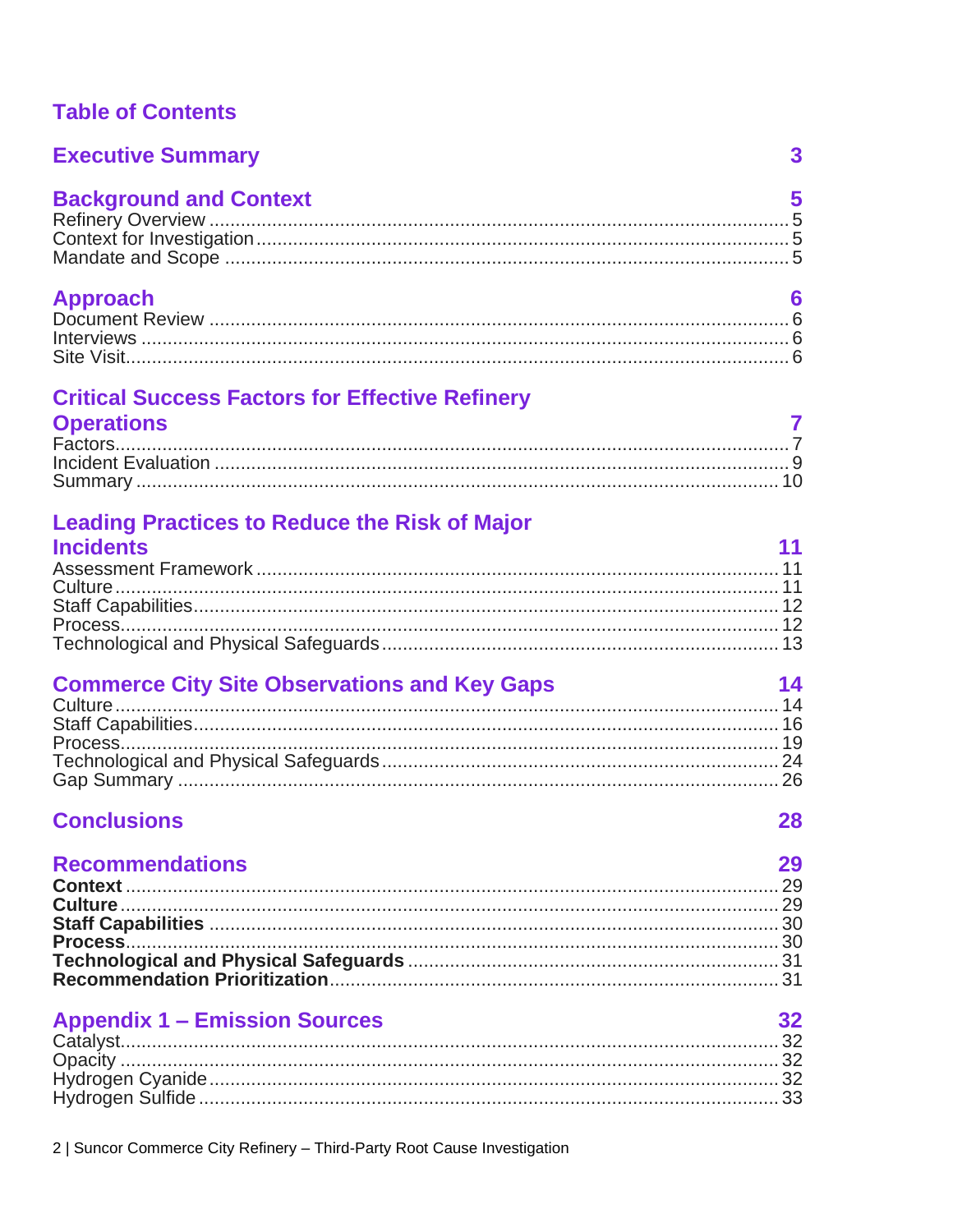# <span id="page-2-0"></span>**Executive Summary**

As part of a settlement with the Colorado Department of Public Health and Environment (CDPHE), Suncor Energy (U.S.A.) Inc. (Suncor) engaged Kearney to: (1) investigate root causes of air emissions exceedances<sup>1</sup> at the Commerce City refinery from July 2017 to June 2019, including any causes relating to the design of the refinery's fluidized catalytic cracker units (FCCUs) and sulfur recovery units (SRUs) and/or Suncor's operating or maintenance practices or procedure relating to this equipment; and (2) recommend measures to minimize or prevent future recurrences of emissions exceedances at the FCCUs and SRUs.

Kearney is a leading global management consulting firm with more than 3,600 people working in more than 40 countries. We have conducted assessments of safety, environmental, and operations performance for more than 50 refineries and petrochemical facilities. We assembled a senior team with over 75 years of refinery operations and management experience to conduct this investigation of the Commerce City refinery.

The investigation included review of documents related to key operational areas, interviews with refinery and corporate employees, three weeks of on-site activities (including observation of a fluidized catalytic cracking unit's start-up), and extensive analysis of site data, including procedures, operating parameters, and safety analyses.

The site experienced multiple Title V air emissions exceedances from July 2017 to June 2019, including releases of catalyst, hydrogen sulfide, sulfur dioxide, hydrogen cyanide, nitrogen oxides, carbon monoxide, and opacity exceedances. We evaluated the root causes for these exceedances to identify the degree to which the site spending and headcount, equipment design, and systemic or human factors were contributors to these incidents. Our analysis examined environmental and safety incidents at the site during this period, including those that did not result in air emissions exceedances or Title V violations and those for which a start-up, shutdown, or malfunction defense was claimed.

The site's overall cost structure, maintenance spending, and headcount were benchmarked against industry standards, and found to be in line with other US refineries of similar size and complexity. In addition, there were no deliberate reductions in operating expenses or staffing levels over a five-year period prior to the multiple Title V exceedances. Therefore, we concluded that budgets and headcount were not inappropriately low and were not a primary contributor to the incidents at the refinery.

The design of the site is sufficient to meet environmental permits in place during steady-state operations. Therefore, refinery design was ruled out as a *root cause* (although the report does contain recommendations for capital investment to mitigate the *impact* of future incidents). The site has experienced air emissions exceedances during start-up, shutdown, and malfunction (SSM) conditions, and claimed an SSM defense for these.

Given that the site design, budget/spending, and staffing levels were ruled out as root causes of the incidents, we focused on systemic (human factor) root causes, and ultimately, we identified opportunities for improvement in the site's environmental performance by comparing the refinery's key work practices with leading practices derived from Kearney assessments of more than 50 refineries and petrochemical facilities globally. These practices are grouped across four categories: culture, staff capabilities, processes, and technological/physical safeguards.

We identified a number of gaps when comparing performance against leading practices across these four areas at the site and have developed recommendations to address the most critical gaps identified (across culture, staff capabilities, processes, and technology).

Most of the gaps relate to the site culture, staff capability and/or processes that collectively led to underestimating the risk associated with certain activities and operating conditions. While the site (and Suncor corporate) have very clear and appropriate policies for dealing with identified risks, the frequent underestimating of risk contributed directly to most of the exceedances and incidents within the scope of this report.

To help advance a culture that is focused on environmental performance and does not tolerate actions that increase the risk of future Title V air emissions exceedances, we recommend:

- − Continuing to expand and reinforce a culture focused on safety and environmental responsibility above all.
- − Increasing the involvement of the Suncor Technical Expert Network (STEN), which is comprised of technical experts across Suncor's enterprise at other locations and other external technical experts in critical safety and environmental

<sup>1</sup> Exceedances are instances where the site operated outside the normal limits in its Title V permits. Not all exceedances are penalized, as violations as the Title V permits make allowances for specific equipment deviations during start-up, shutdown, and malfunction periods.

3 | Suncor Commerce City Refinery – Third-Party Root Cause Investigation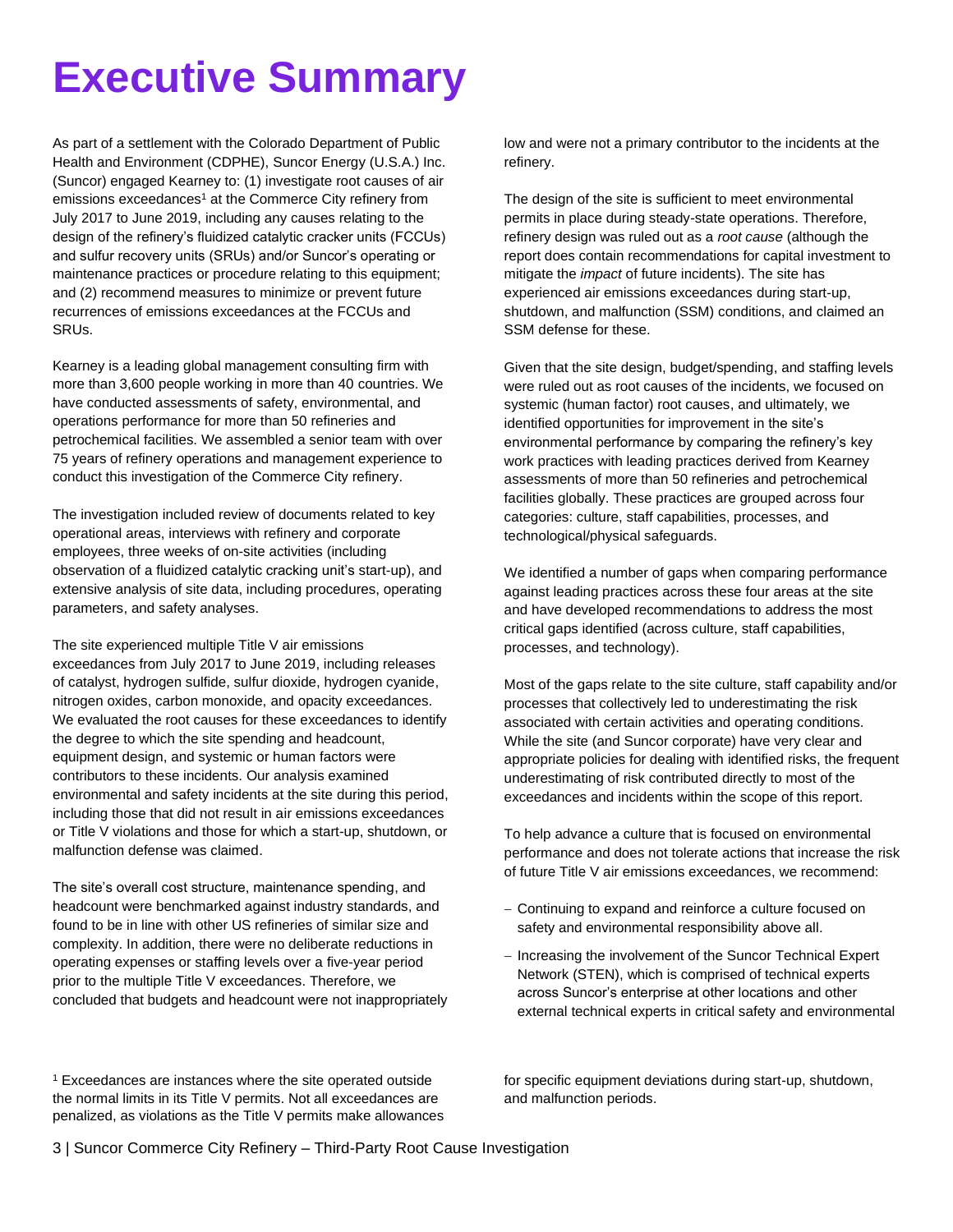reviews to reduce the likelihood that potentially high-risk activities are undertaken.

− Focusing on excellence across a critical few initiatives, so as to avoid mediocrity across the 'impossible many'.

To improve in areas related to staff capabilities, we recommend:

- − Implementing innovative recruiting strategies to address immediate operations and technical staffing needs resulting from recent higher-than-expected voluntary attrition levels.
- − Improving technical and operations staff training with additional training techniques and greater incorporation of experts and full-time trainers.

To improve processes at the refinery, we recommend:

- − Transferring operating procedure accountability from technical staff to operations.
- − In times where significant corrective maintenance is required, using risk assessments to ensure the most critical maintenance work is prioritized (and less critical work deferred where appropriate).

Finally, to improve technological and physical safeguards that help mitigate the impact of abnormal conditions, we recommend:

- − Installing automated unit shutdown capability at the FCC unit in Plant 2 to minimize the potential for large catalyst releases when operating incidents do occur.
- − Leveraging digital technology to increase real-time availability of critical procedures and expertise.

The Commerce City refinery has already made progress in many of these areas since the end of the study period, but additional action is required in several areas.

We have identified prioritized initiatives to be implemented using the \$5 million Suncor committed to invest as part of the settlement with CDPHE. These are the initiatives that we believe will have the most significant long-term impact on operational integrity and minimizing or preventing future emissions violations, and include: the installation of emergency shutdown equipment, training improvements including a training simulator, and the increased use of digital technology to increase the availability of critical procedures, and improve engagement with the Suncor Technical Expert Network (STEN) or other external technical experts. We estimate that the emergency shutdown equipment installation alone will require a capital investment of greater than \$5 million. A training simulator would require investment in the \$ 0.5 – 1 million range and three to five work years of effort to fully implement.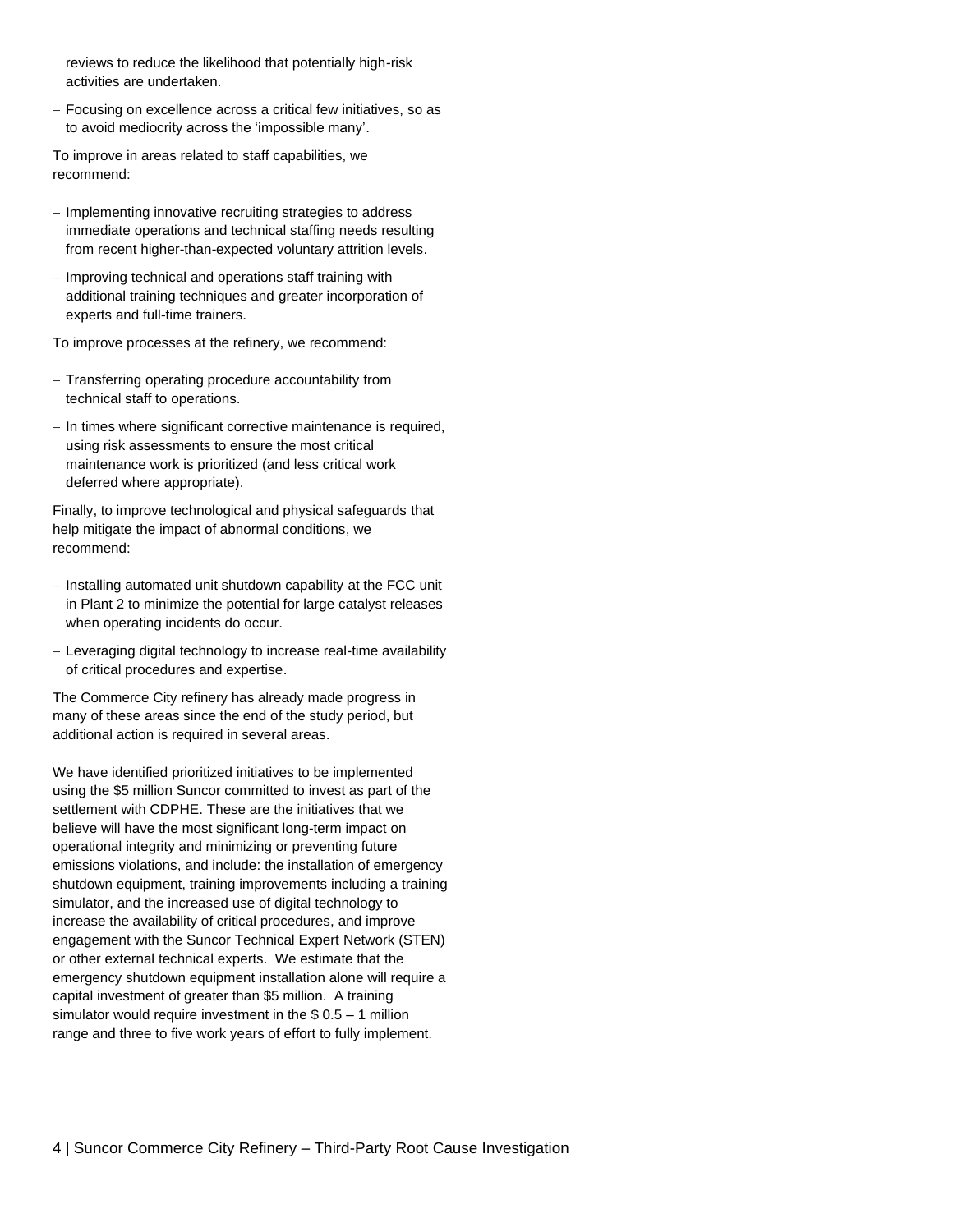# <span id="page-4-0"></span>**Background and Context**

This section provides a brief overview of the Suncor Commerce City Refinery, the investigation's context and objectives, and our scope for the analysis.

# <span id="page-4-1"></span>**Refinery Overview**

Suncor's Commerce City Refinery is a 98,000-barrel-per-day refinery, whose products include gasoline, diesel fuel, jet fuel, paving-grade asphalt, and several other minor products.<sup>2</sup>

The refinery has three plants southwest of Interstate 265, near the intersection with Brighton Boulevard, in Commerce City, Colorado.

Suncor acquired Plants 1 and 3 from Conoco in 2003, following a merger between Conoco and Phillips Petroleum.<sup>3</sup> The company acquired Plant 2 from Valero Energy in 2005.<sup>4</sup>

Plants 1 and 2 contain fluidized catalytic cracker units (FCCUs), which process heavy oil feedstock in the presence of a finegrained catalyst to produce gasoline, diesel, and other products.

# <span id="page-4-2"></span>**Context for Investigation**

As part of a settlement with the CDPHE, Suncor was required to engage a third-party firm to investigate root causes of emissions exceedances at the site and recommend measures to prevent future violations of the site's environmental permit.

Suncor engaged Kearney, a leading global management consulting firm with more than 3,600 people working in more than 40 countries. We assembled a senior team with over 75 years of refinery operations and management experience.

# <span id="page-4-3"></span>**Mandate and Scope**

## **Objectives**

The investigation had three objectives:

- 1. Confirm the causes of Title V exceedances for the study period from July 1, 2017 to June 30, 2019.
- 2. Make recommendations, including improvements or changes to design, operations, or maintenance, to minimize or prevent future recurrences of Title V violations.
- 3. Prioritize initiatives to be implemented using the \$5 million Suncor committed to invest as part of the settlement with CDPHE.

## **Scope**

For this investigation, in-scope equipment consisted of the Plant 1 and Plant 2 FCCUs and sulfur recovery units (SRUs), identified as AIRS Point IDs 025, 100, 217, and 220.<sup>5</sup>

In-scope Title V exceedances included, but were not limited to, catalyst releases, opacity exceedances, and releases of hydrogen cyanide (HCN) and hydrogen sulfide (H2S). All incidents at the site during this time were included in the scope of the investigation.

During the investigation, we examined 140 incident reports that occurred within the study period. In-scope incidents included environmental incidents occurring during steady-state operations, environmental incidents for which Suncor asserted SSM defenses, and other incidents that did not result in Title V exceedances (e.g., safety incidents).

The incidents include both those resulting in Title V exceedances and others with actual or potential regulatory, environmental, safety, or financial impacts. In our experience, it is appropriate to provide such a broad set (beyond those that violated the operating permit), including near misses, because the underlying root causes are often systemic and similar across multiple incidents. Conversely, limiting the assessment to a relatively small set of more serious incidents could result in a failure to identify and correct the true underlying root cause(s).

We also evaluated site practices and processes, at the time of the major incidents under review and up to the present time (August 2020), to assess the extent to which actions to minimize or prevent future recurrences of Title V violations have been taken, are in progress, or are planned.

https://www.bizjournals.com/denver/stories/2003/04/14/daily13. html

<sup>4</sup> https://www.denverpost.com/2005/06/01/suncor-purchasesvalero-oil-refinery/

<sup>5</sup> AIRS stands for aeromatic information retrieval system.

5 | Suncor Commerce City Refinery – Third-Party Root Cause Investigation

<sup>2</sup> Suncor website

<sup>3</sup>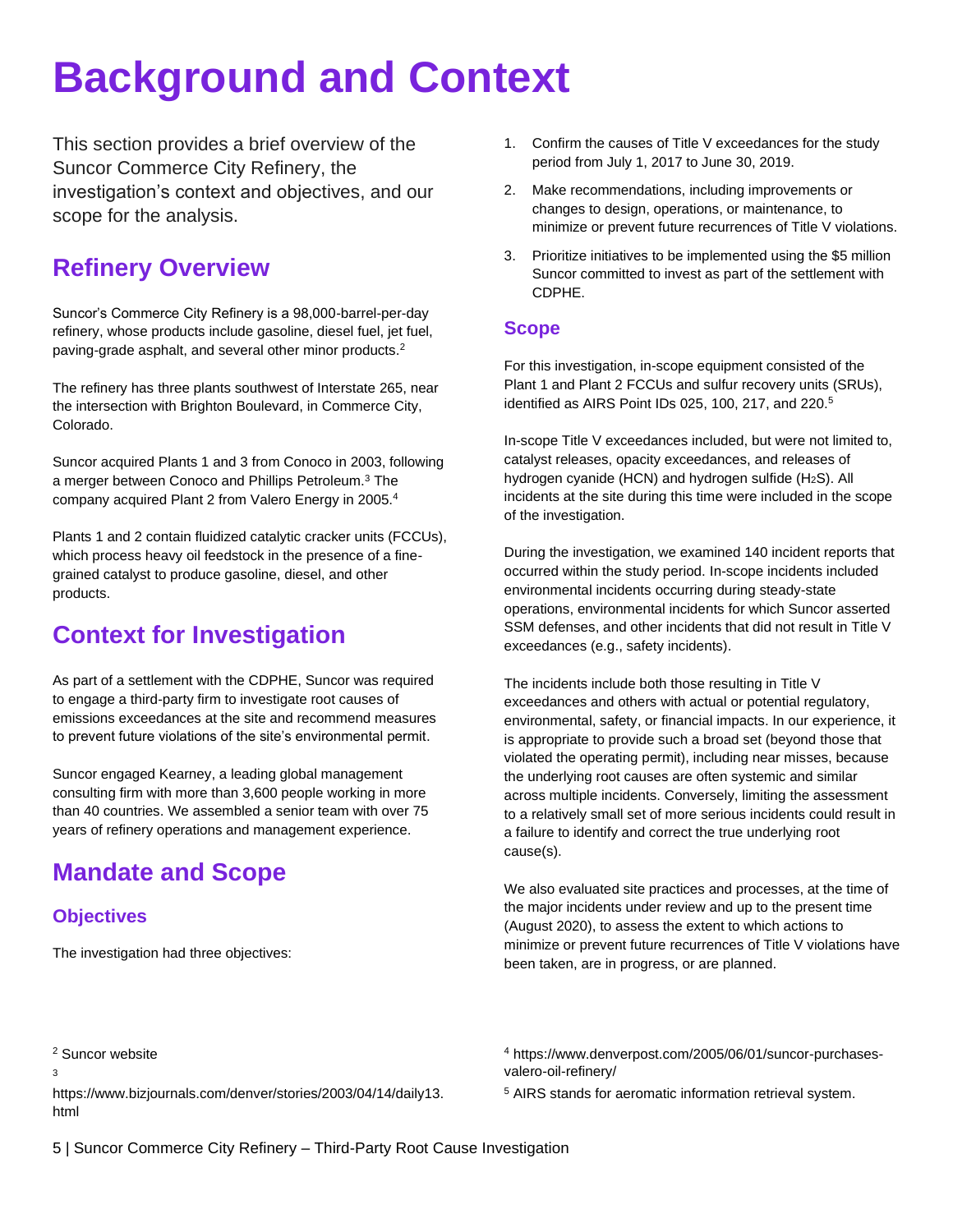# <span id="page-5-0"></span>**Approach**

This section outlines the data-gathering approach, areas of analysis, and actions taken during the investigation to confirm the causes of Title V exceedances and develop recommendations to minimize or prevent future recurrences of Title V violations.

First, we assessed whether the site budget and staffing levels were in line with comparable refineries and whether the refinery had recently made significant changes in either area. We then looked at the site's design to ascertain its capability for stable operations, as defined by its operating permit, and whether there were safeguards to prevent significant safety or environmental impact, should excursions occur.

We then examined the root causes of environmental and safety incidents at the site to identify the presence of systemic issues.

Finally, we compared Commerce City operations against leading practices to reduce the risk of significant safety and environmental incidents. The goal of this exercise was to identify tangible actions and areas for additional investment that would reduce the risk of future incidents similar to those occurring during the study period.

# <span id="page-5-1"></span>**Document Review**

As part of the investigation, we reviewed a significant amount of data and documents related to areas important for safe and reliable operations, including those pertaining to the site's culture, staffing, capabilities, processes, technology and design. This included confidential data and documents related to refinery goals, plans, policies, processes, procedures, operational performance, benchmarking, maintenance, incidents, inspections, audits, human resources, organizational charts and training. The scope and categories of the data and documents analyzed were reviewed with

CDPHE. The specific data and documents are not listed in this report as they are and/or contain confidential business information.

## <span id="page-5-2"></span>**Interviews**

The investigation process included approximately 30 interviews with personnel across all levels of the refinery and supporting organization in management, operations, maintenance, and technical areas, as well as Suncor corporate. This included: members of the refinery leadership team responsible for overseeing operations, engineering, maintenance, safety, reliability, and environmental performance; refinery managers, supervisors, engineers, operators, emergency response and training personnel; and enterprise technical experts.

# <span id="page-5-3"></span>**Site Visit**

The investigation included three weeks of site visits to observe general site operations, conduct in-person interviews, and review the preparations leading up to No. 2 FCCU startup. Kearney observers were on site for 12 days in August 2020.

During the site visit, we observed preparations for start-up, procedure review and updates, troubleshooting and equipment testing, pre-start-up safety reviews, and crossfunctional team meetings. Kearney observers sat in on multiple technical meetings.

The site visit also included observations of the condition of relevant equipment and general site hygiene, and validation of selected critical data (such as procedures, operating parameters, and safety analyses).

Our on-site activities during the observation period included the No. 2 FCCU start-up, from catalyst loading and circulation, to addition of torch oil, which was an area of concern, given prior Title V exceedances during FCCU start-up.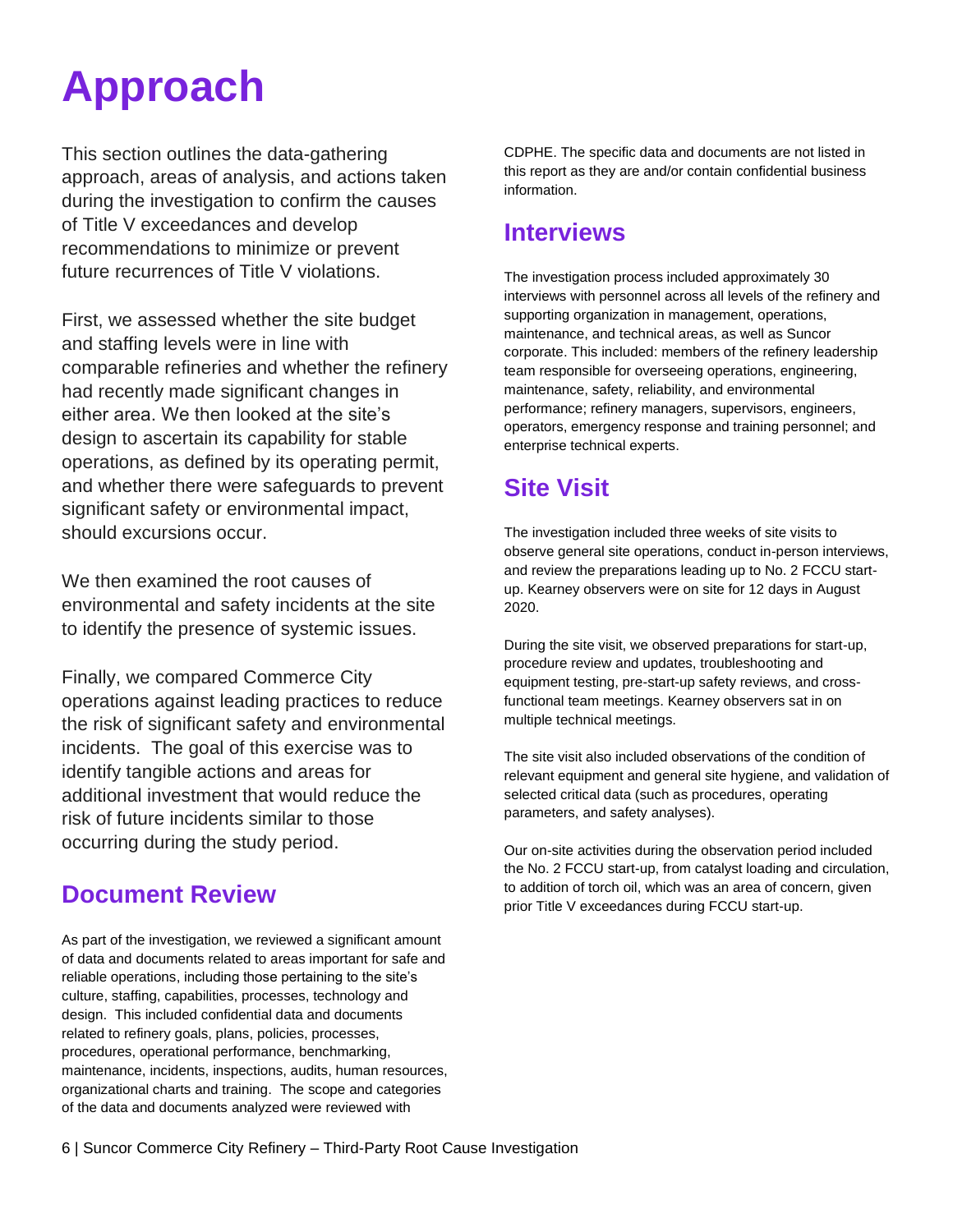# <span id="page-6-0"></span>**Critical Success Factors for Effective Refinery Operations**

Based on our previous work in similar assessments at over 50 sites operated by several leading refining and petrochemical companies, we have developed a set of leading practices—common get-right factors that lead to reliable, safe, and successful refinery operations. We considered these leading practices in the context of broader site performance when we assessed the potential systemic root causes of the incidents within this study's scope.

- $-$  <sup>6</sup> A culture of safety and environmental responsibility is critical and must be established by corporate and site leadership.
- Operations reliability and integrity. In all operations with a significant installed capital base, sites need to operate reliably with very high utilization of key equipment. Top performance is driven by a combination of excellence in design, maintenance, and operating discipline. This is particularly important for a facility such as the Commerce City Refinery, which would cost billions of dollars to replicate.
- Workforce capability. Robust and consistent employee capabilities and staffing levels are at the heart of safe and reliable refinery operations. Sufficient staffing is key, with the right employees highly trained in complex refining operations and, ideally, select operations and maintenance employees cross-trained to allow the site to operate effectively when absenteeism, retirements, and other employee attrition occurs.
- Appropriate cost structure. In our experience, it is possible to have a consistent and leading cost structure only when the other three factors are present. They drive cost structure but are affected by it, too. For example, it is unlikely that a site with poor operating reliability will have continually low maintenance costs, because it likely spends more on unplanned equipment breakdowns.

A lower cost structure, if combined with excellence in the other three factors is generally acceptable and sustainable.

<sup>6</sup> Process safety combines design, engineering, maintenance, and operation practices to prevent conditions that would have a negative impact on equipment or the environment.

This section provides a brief overview of these factors.

## <span id="page-6-1"></span>**Factors**

Four overriding factors present in all high-performing refineries are:

– Safety and environmental responsibility. In any refinery or other manufacturing operation where hazardous materials are processed at relatively high temperatures and pressures, a focus on personal safety, process safety, and environmental responsibility is of paramount importance.

We have typically found that sites performing strongly across all four factors have a low risk for significant safety and environmental incidents. However, if a facility has a low-cost structure relative to peer refineries, but lags in the other areas, we typically see much higher potential for safety and environmental incidents.

This applies across all categories of refineries, in terms of size, location, complexity, and other parameters. However, in our experience conducting similar site assessments at over 50 leading refineries and petrochemical sites, we have seen no correlation between safety and environmental performance and factors such as age of the equipment, size of the refinery, and degree of maintenance outsourcing.

## **Cost and Staffing Levels**

Given that the Commerce City Refinery experienced an increase in environmental and safety incidents during the period on which the investigation focused, the first step was to assess whether the overall cost structure (including maintenance spend) and staffing levels were in line with similar sites, and whether significant reductions had occurred in the years leading up to the period of significant incidents.

To assess this, we evaluated historical spending and headcount trends at the refinery to determine whether they had been decreased to reduce costs. We also compared Commerce City with peer refineries to determine whether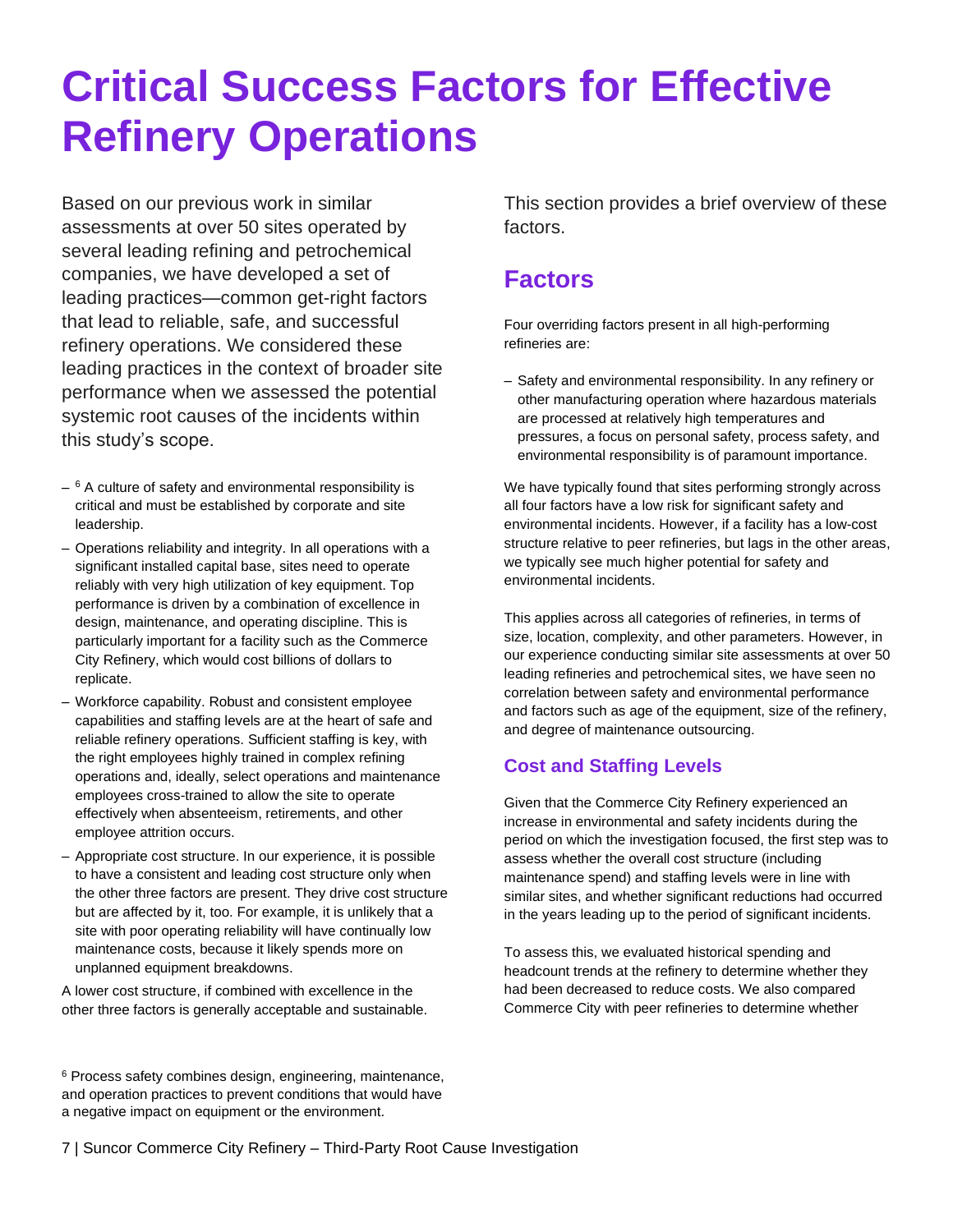overall spending and headcount were in line with industry standards. Peer refineries are those in North America with similar processing capacity (barrels of oil per day), number of process units, and process complexity.

The site participates in proprietary and confidential industry benchmarks to compare a variety of performance metrics against other refineries in the United States. These benchmarks, shared only with participants in the benchmarking exercise, rank facilities in a variety of categories, including maintenance spending and headcount. Facilities that are leaders, with low maintenance spend or headcount for their size, are assigned to the first quartile of performance in these metrics. Facilities with high maintenance spend and headcount compared to peers are assigned to the third or fourth quartile.

Based on cost and staffing benchmarks conducted on the Commerce City Refinery, the details of which have been omitted for confidentiality reasons, costs and staffing levels were not leading (i.e. low), but rather at higher than average levels for both cost and staffing relative to industry peers. Benchmarks also show there were no significant changes (specifically no reductions) made in either of these areas during the study period, or in the immediately preceding period.

In conclusion, overall costs, maintenance costs, and staffing levels were at or above industry standard levels throughout the study period, and there was no evidence of deliberate reductions in spending or headcount. Therefore, these factors can be ruled out as primary causes of the incidents in scope.

## **Site Design Review**

## **Operational Control and Deviation Prevention**

For sites where maintenance spend is not of primary concern, the next area to consider is the design of the facility. An acceptable design allows the site to operate in compliance with environmental permits and helps prevent escalation of incidents.

To assess the site's ability to operate in compliance with its Title V permits, we reviewed the site design and operating parameters, limits and conditions in the Title V permits, historical ability to maintain operations within these limits during steady-state and start-up/shutdown/malfunction operations, and conducted discussions with Suncor and Kearney technical experts. 7

For the units in question, including Plant 1 and Plant 2 FCCUs and sulfur recovery units (SRUs), we conducted analyses to understand:

- 1. The ability of the refinery units to maintain stable control of critical process variables and avoid exceedances under normal operation,
- 2. The ability of the refinery units to recover and return to normal operations when abnormal conditions or disruptions occur,
- 3. In the event that the site was not able to return to normal operations and an exceedance occurred, whether equipment design was the underlying root cause for that exceedance, and
- 4. The ability of the refinery's design to prevent incident escalation, including its emergency shutdown capability, in the event of an exceedance or incident.

Our investigation revealed the following:

- 1. The refinery's site design ensured maintenance of stable control of critical process variables and avoidance of exceedances under normal operating conditions.
- 2. The site was able to mitigate critical process variable excursions in most instances of an abnormal condition or disruption to normal operations.
- 3. In the event of an incident, including exceedances, we thoroughly investigated and evaluated the underlying root cause to understand why the site was not able to return process variables to the normal operating range. The findings of our investigation into underlying root causes are available in this report, as explained more fully in the 'Root Causes' subsection on the following page. The root causes for approximately 80 percent of the incidents were determined to be the result of one of three common factors: procedures, interfaces and escalation (detailed definitions of these factors are provided on the following page). Only 2 percent of the incidents had a design-related underlying root cause, and these causes were not related.
- 4. The refinery's design was appropriate to prevent incident escalation for the SRUs and Plant 1 FCCU. For Plant 2 FCCU, we recommended the site invest in additional equipment to mitigate the impact of

 $7$  Title V operating permits are required for major sources typically, those emitting more than 10 tons a year of hazardous air pollutants—under the Clean Air Act, and set limits for emissions, require specific equipment operating

conditions, and may contain other requirements. Holders of Title V permits must certify their compliance with requirements.

8 | Suncor Commerce City Refinery – Third-Party Root Cause Investigation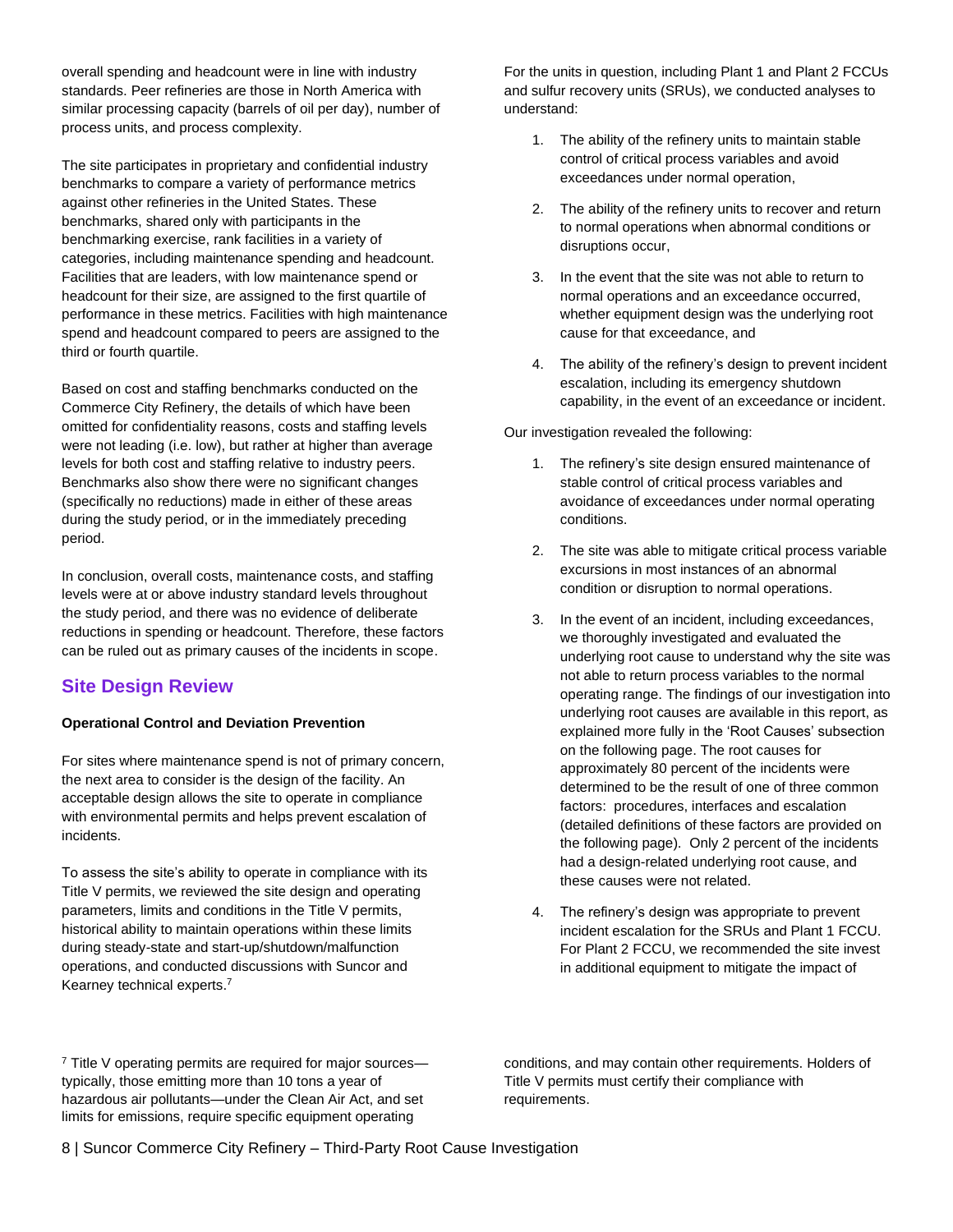potential incidents (specially, to reduce the likelihood of significant catalyst releases to the atmosphere).

Based on our analyses and findings in items 1 through 4 above, we concluded that site design was not a significant underlying root cause of the incidents in question.

#### **Contaminant Emissions**

During normal operations, the refinery has the potential to emit a variety of contaminants, including catalyst, particulate matter leading to opacity, hydrogen sulfide, and hydrogen cyanide (HCN).

Analysis of design information in the context of these contaminants concluded that the design of the site enables it to operate in compliance with current environmental permits and regulations during steady-state operations. However, during normal operations, the site exceeded its annual limit for HCN emissions set in its Title V permit. Find additional analysis of this violation in [Appendix 1](#page-31-0) – Emission Sources.

The refinery emits small levels of HCN during normal operations. There were no incidents of unusually high levels. However, most refineries have not requested an emission limit for hydrogen cyanide in their Title V permit, as Commerce City has done.

The catalyst regeneration process that results in HCN emissions at Commerce City is typical for oil refineries, and others have similar emissions. Commerce City's design regarding these emissions is not unusual. In agreement with CDPHE, Suncor is conducting HCN monitoring at the refinery site and CDPHE is planning to conduct community monitoring of HCN levels. The results of this monitoring will dictate followup actions on the HCN limit in the site's Title V permit.

Historically, in the face of changing regulations, the site has made investments to comply with regulations, making a \$445 million upgrade in 2005 to meet clean-fuels regulations, for example.

## <span id="page-8-0"></span>**Incident Evaluation**

A holistic assessment of site performance included examining all adverse events (from near misses to major incidents) to identify potential systemic issues. Our experience shows that focusing on specific, individual incidents can lead to false conclusions about root causes. Instead, we recommend a focus on the initiating event and underlying risk factors as keys for determining prevention and mitigation.

## **Overview**

Incidents typically occur when an overall risk level intersects with a random initiating event. Looked at individually, there can be a bias that favors technical or design-based root causes and their solutions. While this may address one event, it may not lower overall risk, because a significant investment in a technical solution to prevent a single incident from

happening again may not reduce overall risk of future incidents at the site.

As an example, consider an incident where someone is driving, uses a cell phone, has an accident, and breaks a wrist. A technical-based response could involve requiring wrist braces while driving. This may prevent the exact injury from happening again, but it would not prevent other injuries from accidents caused by distracted driving. An appropriate systematic response would be to develop and enforce procedures for driving that forbid distractions and penalize those who cause them.

In our experience, based on evaluating hundreds of safety and environmental incidents—from near-misses to those with significant safety and environmental impact—most lack a primarily technical or equipment-related root cause. Instead, we have identified three dominant factors that account for more than 80 percent of root causes: procedures, interfaces, and escalation.

**Procedures**: Incidents arise when the right procedures are not in place, or there is insufficient training or operational discipline to ensure people follow procedures.

**Interfaces**: Incidents also arise when clearly delineated responsibility and accountability across departments and functions within a facility are absent, or sharing of knowledge and expertise is insufficient or ineffective. In particular, the effectiveness of interfaces between operations, maintenance, and technical staff is critical.

**Escalation**: More severe incidents occur when staff underestimate the risk and/or incorrectly respond to a minor incident, which results in more significant impacts that could have been reduced with a faster or more appropriate reaction.

## **Root Causes**

At the Commerce City Refinery, we conducted an incident root-cause evaluation to determine the underlying cause of incidents there from July 2017 to June 2019. During this period, there was a steady increase in the number and consequence severity of incidents.

Our investigation covered 140 occurrences, the majority of which occurred at 5 units: Plants 1 & 2 FCCUs and the #1, #2 & #3 Sulfur Recovery Units. The distribution of incidents across units was as follows: #1 FCC (24%), #2 FCC (26%), #1 SRU (10%), #2 SRU (10%), #3 SRU (11%).Of the 140 occurrences, we found a significant majority were a result of one of the three common factors: procedures, interfaces, or escalation.

Fifty incidents (36 percent) were procedural in nature, meaning they occurred because either a procedure for proper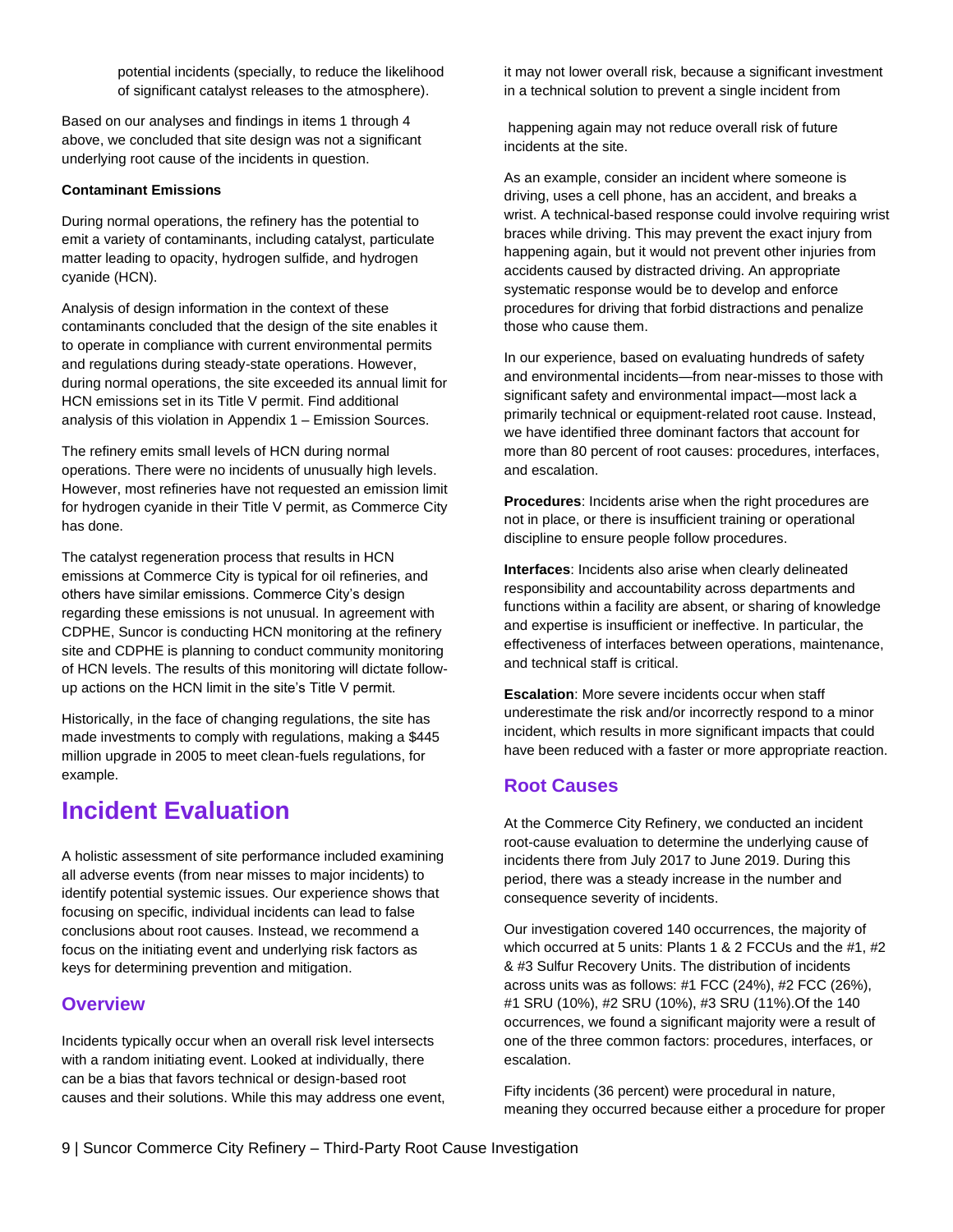response to events was not followed correctly, or a procedure for events leading up to incident did not exist, leaving operators without a defined response.

Twenty-four incidents (17 percent) were due to a lapse in communication. An incident occurred because either an operator lacked sufficient knowledge to respond immediately to the event and required a discussion or additional training to understand how to properly act under those circumstances, or a breach in communication led to an improper or slow response. For example, someone left a valve open during routine maintenance and failed to inform operators, who then did not know to check the valve when a unit began to malfunction.

Thirty-six incidents (26 percent) involved a situation where the event had started to occur or had already occurred, and an individual did not properly or adequately use resources to prevent it from growing or becoming more severe. Of these, seven (5 percent) occurred because an initial minor event was not addressed in a timely manner and escalated. Examples could include a leak where the source is not correctly identified, leading to greater volumes of material released. 17 incidents (12 percent) occurred due to human error, and 12 incidents (9 percent) were repeated cases caused by inadequate remediation of a root cause the first time it occurred.

In examining each of these three common factors, we found that the distribution of root causes was consistent across all of the refinery units, in scope as well as across the types of incidents. For example, 21 of the incidents were sulfur dioxide (SO2) emission exceedances and the distribution of root causes for these was similar to the overall distribution.

The aim of this incident evaluation was to determine whether the incidents occurring at Commerce City were driven by one of the three typical systemic causes found across other industry refineries. This analysis indicated that 110 incidents (79 percent) could be attributed to procedures, interfaces or escalation, while only 24 incidents (17 percent) were driven by technical or equipment-related root causes. Of the incidents that were equipment-related, only 3 incidents (2 percent) had design as the primary underlying root cause, and these were unrelated relief valve, control valve and piping issues.

## <span id="page-9-0"></span>**Summary**

Kearney did not find cavalier, or inappropriately low, costs or headcount structure to be a concerning or influencing factor in connection with incidents and environmental exceedances at the Commerce City Refinery. The site's design is sufficient to meet environmental permits during steady-state operations.

Given our conclusions on incident root causes, and cost and design practice analysis conducted, driven by previous research and analysis conducted across many other sites, we believe there were other contributing factors that must be

understood to minimize the site's overall risk. In our experience, these factors are likely to be systemic or human factor-related, and we assess these by comparing Commerce City operations with leading practices across several dimensions. Given that the root causes are, in most cases, systemic in nature, and not due to budget, staffing, or design issues, the next step was to assess site practices across culture, staff capabilities, process, and technological/physical safeguards.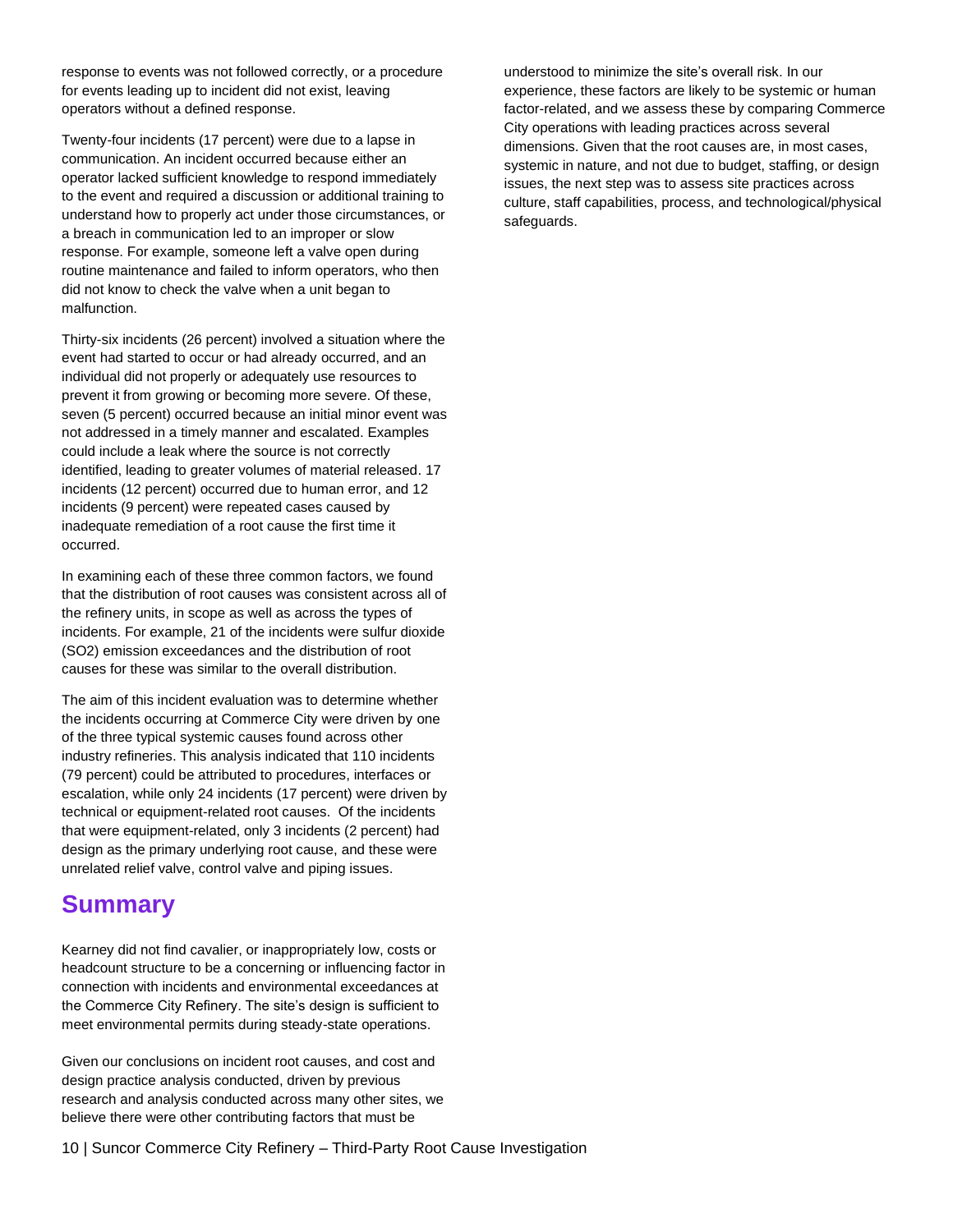# <span id="page-10-0"></span>**Leading Practices to Reduce the Risk of Major Incidents**

The key to preventing major incidents is to minimize the overall risk level at the refinery. This section outlines key practices that, in our experience, lead to operating with an acceptable level of risk and therefore contribute to safe and environmentally responsible refinery operation. These leading practices have been developed from previous assessments of more than 50 refineries, petrochemicals sites, and other capitalintensive continuous process industries.

# <span id="page-10-1"></span>**Assessment Framework**

The factors associated with operating with an acceptable level of risk are similar to slices of Swiss cheese (see graphic below). Holes in the cheese are the gaps in protective measures at the refinery. From company culture to physical safeguards, these measures help prevent or mitigate the impact of incidents, but occasionally safeguards fail to catch an initiating event, resulting in an incident.

There are four key areas that, when executed properly, close the gaps and result in effective, reliable, and safe refinery

operations: culture, staff capabilities, process, and technological and physical safeguards.

The presence of gaps implies potential for increased risk and requires remediating actions to be taken to address the gaps and lower risk. Stronger operating practices result in fewer gaps and prevent more incidents. Most important is culture; without a culture of safety and environmental responsibility in place, it is very difficult to have strong performance in the other areas.

Within each area, there are categories of leading practices. We detail the leading practices in each category that are relevant to the Commerce City refinery in the sections that follow.

# <span id="page-10-2"></span>**Culture**

## **Commitment and focus**

Leading practices are:

- Safety and environmental performance feature prominently in overall corporate and site performance objectives and metrics.
- Focus on personal safety, process safety, and environmentally responsible operations is reflected in the personal performance objectives of the leadership team.<sup>8</sup>



<sup>8</sup> For process safety, emphasis will be on preventing process incidents and maintaining containment of hydrocarbons and other potentially hazardous materials.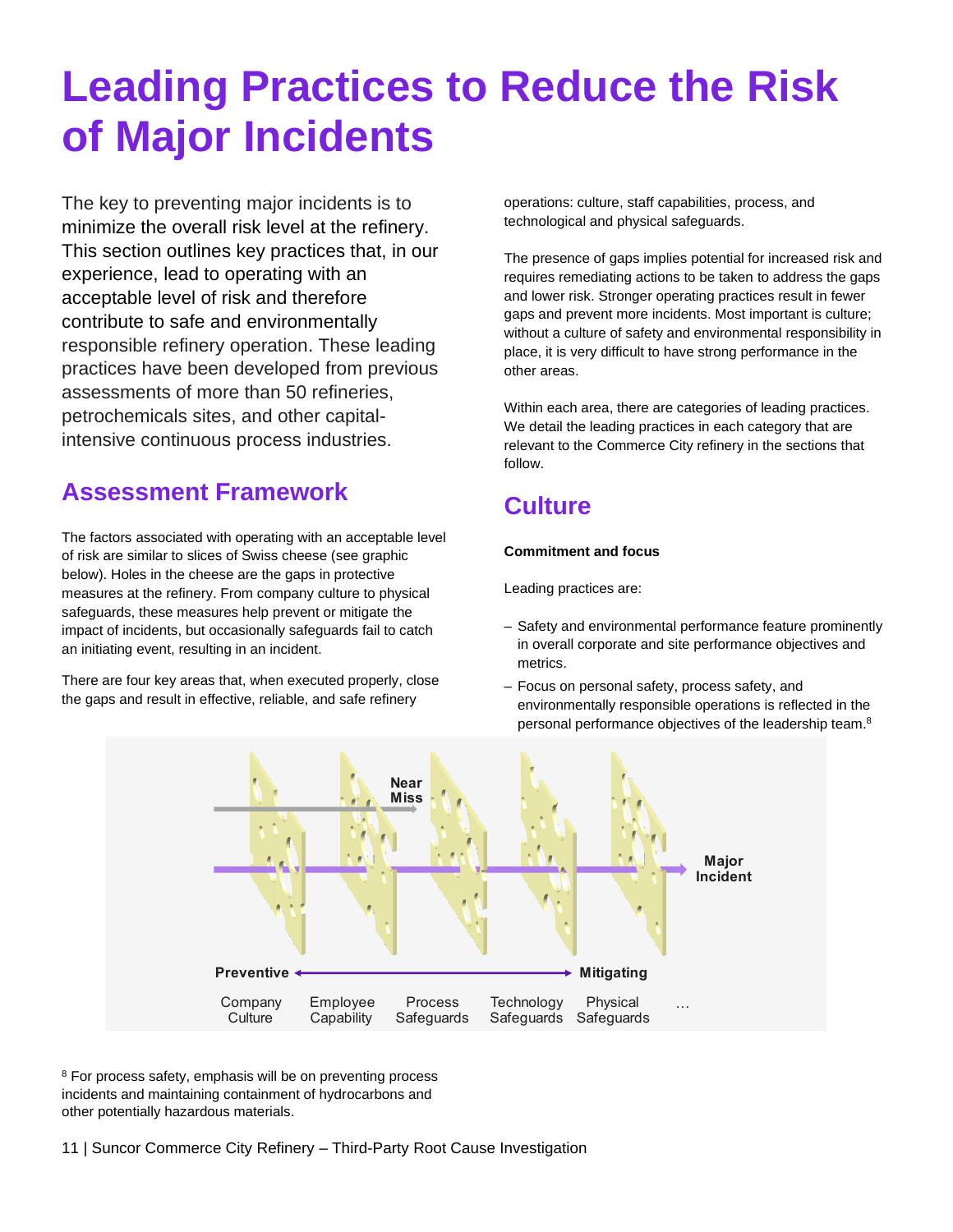- Safety and environmental performance improvements feature prominently in the site's overall improvement plan and represent a significant portion of the site's capital budget.
- Presence of a joint management-union safety/environment committee that meets regularly to discuss and resolve emerging safety and environmental concerns.
- Effective and proactive management of change process in place for any moderate- to high-risk activity.
- Empowering staff at all levels to ensure responsible operation.
- An integrated operational integrity program with a small set of critical priorities.

#### **Communication**

Leading practices are:

- Leadership's regular, strongly communicated commitment to safety and environmental responsibility.
- Clear staff alignment on and delivery against site-wide priorities.

## **Site engagement**

Leading practices are:

- Strong integration with corporate and industry experts provides external challenge to topics such as safety reviews and procedure updates.
- Full staff awareness of and alignment with priorities and prioritization process at all levels.

# <span id="page-11-0"></span>**Staff Capabilities**

#### **Site leadership**

Leading practices are:

- A leadership team with strong technical capability and experience, and a demonstrated track record for safe and reliable operations, with safety and environmental performance history considered in leadership career progression evaluation.
- Formal training and programs for leadership that include a focus on leading practices to ensure safe, reliable, and environmentally responsible operations.

#### **Technical staff capabilities**

Leading practices are:

- Cross-training, apprenticeship, and succession planning in place to ensure technical coverage is retained in the event of unexpected attrition.
- Technical staff are trained through a formal program with strong connections to corporate technical experts.

#### **Operations and maintenance staff capabilities**

Leading practices are:

- Adequate succession planning and "bench strength" to support resiliency after turnover and attrition.
- A formal training program for all jobs, with refresher training to reconfirm competence. The program includes competency assessment.
- Competency requirements assessed against long-term needs.
- Shift structures developed, and discretionary work managed to ensure that excessive overtime does not occur.
- Clear processes in place to understand and address reasons for absenteeism.
- Regular training exercises, tabletop exercises, and emergency drills are conducted.
- Clear capability and experience requirements in place and adhered to for all operations staff.
- Clear time-in-role expectations in place to ensure operations staff develop appropriate experience before lateral moves or promotions.

## <span id="page-11-1"></span>**Process**

#### **Change management**

Leading practices are:

- Effective management of change, with formal risk-based Management of Change (MOC) process in place and fully adhered to.
- Approval and authorization requirements are addressed throughout the process, prior to implementing a change.
- Safe operating procedures/safe working procedures are maintained and reviewed on a scheduled basis or as part of the MOC process.
- Operations ownership of procedure development, communication of changes, and verification processes.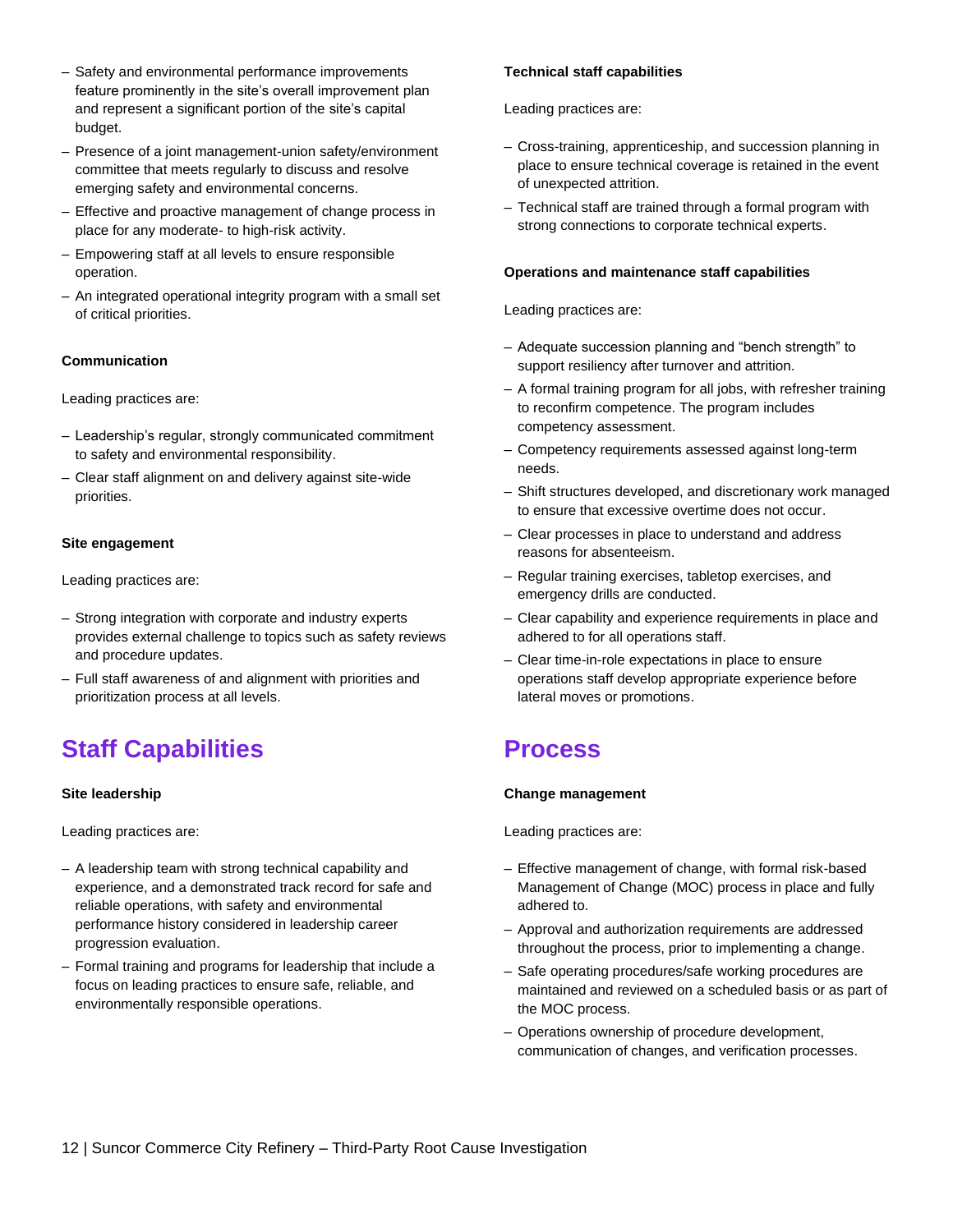#### **Incident investigation and follow-up**

Leading practices are:

- Risk assessments used to manage risks are comprehensive and kept up to date.
- Process safety information packages are documented, maintained, and communicated to all relevant personnel.
- Root causes fully understood.
- Effective and timely responses to incidents, including investigations and implementation of corrective actions.
- Limited overdue inspections.

#### **Maintenance**

Leading practices are:

- Maintenance strategy is well-developed and well-executed to focus on the key activities that drive high operational reliability.
- Appropriate maintenance performance data available and used to drive improvement plans.
- Clear alignment with operations and technical.
- Aligning overall maintenance spending with industry expectations to maintain asset integrity.
- Spending consistently on preventive and predictive maintenance, regardless of incidents or other factors that may require reactive/corrective maintenance.
- Incidents are trended through statistical analysis.
- Structured program targeting problematic equipment that focuses on the most critical items, rather than an unrealistic laundry list of actions.
- Holistic integrity management program in place covering operating envelope, inspection intervals, corrosion strategy and sustaining capital.
- Design standards are formalized, consistent across a company's refining network, and used.

## **Operations**

Leading practices are:

- Regularly scheduled reviews and updates to procedures.
- Zero tolerance policies regarding critical procedure adherence.
- On-demand availability (ideally digitally) of procedures at unit / equipment location.
- Rigorous tracking and management of alarms and exceedances outside safe operating limits.
- Effective interface management processes, including shift change meetings with a focus on any abnormal conditions, and pre-job reviews with maintenance prior to any significant activity.
- Structured rounds to ensure regular monitoring of key equipment.
- Formal approval processes for non-standard operations.

# <span id="page-12-0"></span>**Technological and Physical Safeguards**

## **Design for normal operations**

Leading practices are:

- Ensuring design of refinery allows equipment to operate within expected operating envelope, as required by process conditions, Title V requirements, etc.
- Operating envelope clearly defined, documented, communicated.
- Effective process control technology, with all critical process data available in real time to both field and board operators.

## **Design for abnormal conditions and SSM**

Leading practices are:

- Ensuring refinery design can meet environmental requirements and regulations during start-up and shutdown.
- Providing technology safeguards to minimize the potential for incidents and mitigate the impact of those incidents if they occur.
- Installing appropriate automation to assist in incident response to both internally and externally caused incidents (e.g., automated shutdown of FCCU to prevent significant catalyst releases).

In the next section, we present our observations regarding all of these areas at the Commerce City refinery and identify gaps between operations during the study period and leading practices.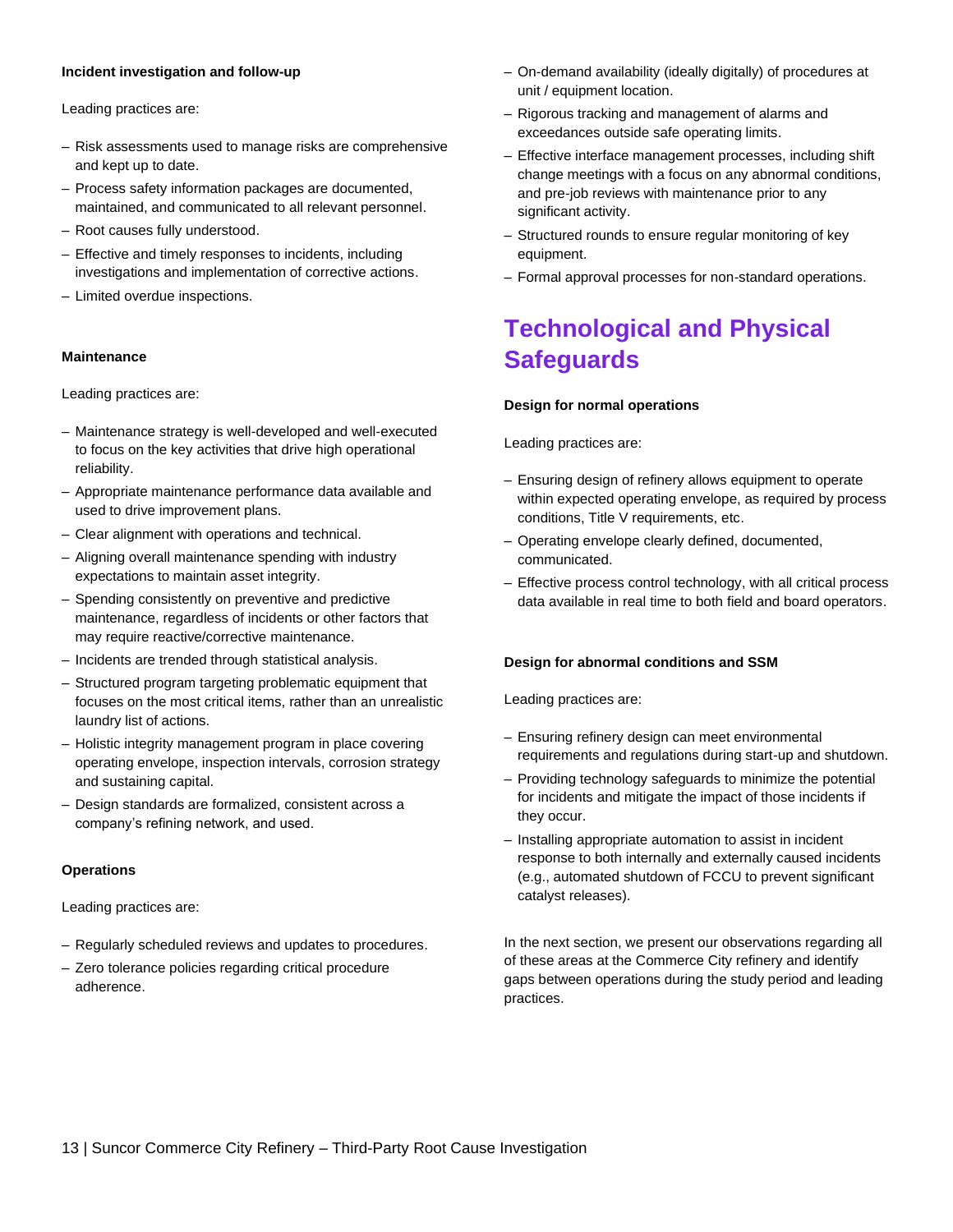# <span id="page-13-0"></span>**Commerce City Site Observations and Key Gaps**

Kearney compared the Commerce City refinery's operations to the leading practices we outlined above for preventing major incidents, evaluating each area and identifying key gaps.

These key work practices strongly correlate to safe and environmentally responsible operations.

The following subsections identify the leading practice, relevant observations from the investigation, and key gaps between operations during the study period and the leading practices. These gaps were a significant contributor to a systemic underestimating of risk at the site, which contributed directly to most of the Title V exceedances within the scope of this report.

## <span id="page-13-1"></span>**Culture**

## **Commitment and Focus**

## **Safety and environmental performance feature prominently in overall corporate and site performance objectives and metrics.**

A close review of the site scorecard for this period determined that safety, as well as environmental responsibility, have been leadership's primary focus for some time. Of the top five 2020 goals for the site, four were related to improving personal safety, improving process safety, and reducing environmental incidents; these were followed by meeting production and cost targets. The fifth objective was to carry out an improvement plan that included increasing technical competency, leadership, risk management, and operational discipline at the site. These factors contribute significantly to a site culture of safety and environmental performance. This was confirmed by our interviews at all levels of the organization.

We reviewed leadership team discussion materials covering the study period. Personal safety, process safety, and

environmental compliance were consistently identified as top priorities, ahead of production and commercial performance. In addition, personal safety was consistently identified as the number-one priority. The site should continue to work to elevate the importance of environmental performance to be in line with expectations for safety.

Performance related to each of these dimensions are prominent in leadership discussion material, including recordable injuries, environmental excursions, first aid events, loss of containment frequency, and safe operating limit excursions.

## **Focus on personal safety, process safety, and environmentally responsible operations is reflected in the personal performance objectives of the leadership team.**

Reviews of the site leadership team goals and objectives indicated that there is a strong focus on process safety and reliability in their performance objectives. A review of leadership team goals identified personal safety (including safety leadership, incident investigations, risk management, and loss of containment reduction) and long-term sustainability (including Title V exceedance reductions, hydrogen cyanide monitoring, and ozone attainment) as objectives. This focus was verified through interviews with the leadership team.

## **Safety and environmental performance improvements**  feature prominently in the site's overall improvement plan and represent a significant portion of the site's capital **budget.**

The refinery's capital budget is heavily focused on safety and environmental performance. In 2020, only one percent of the capital budget was allocated to economic growth.

The site has a prioritized list of integrity initiatives. This list drives the allocation of capital budget, focusing on reducing risk.

## **Presence of a joint management-union safety / environment committee that meets regularly to discuss and resolve emerging safety and environmental concerns.**

The site has a joint management-union health and safety committee with senior leadership representation and attendance. The committee meets regularly and discusses specific safety and environmental concerns, as well as other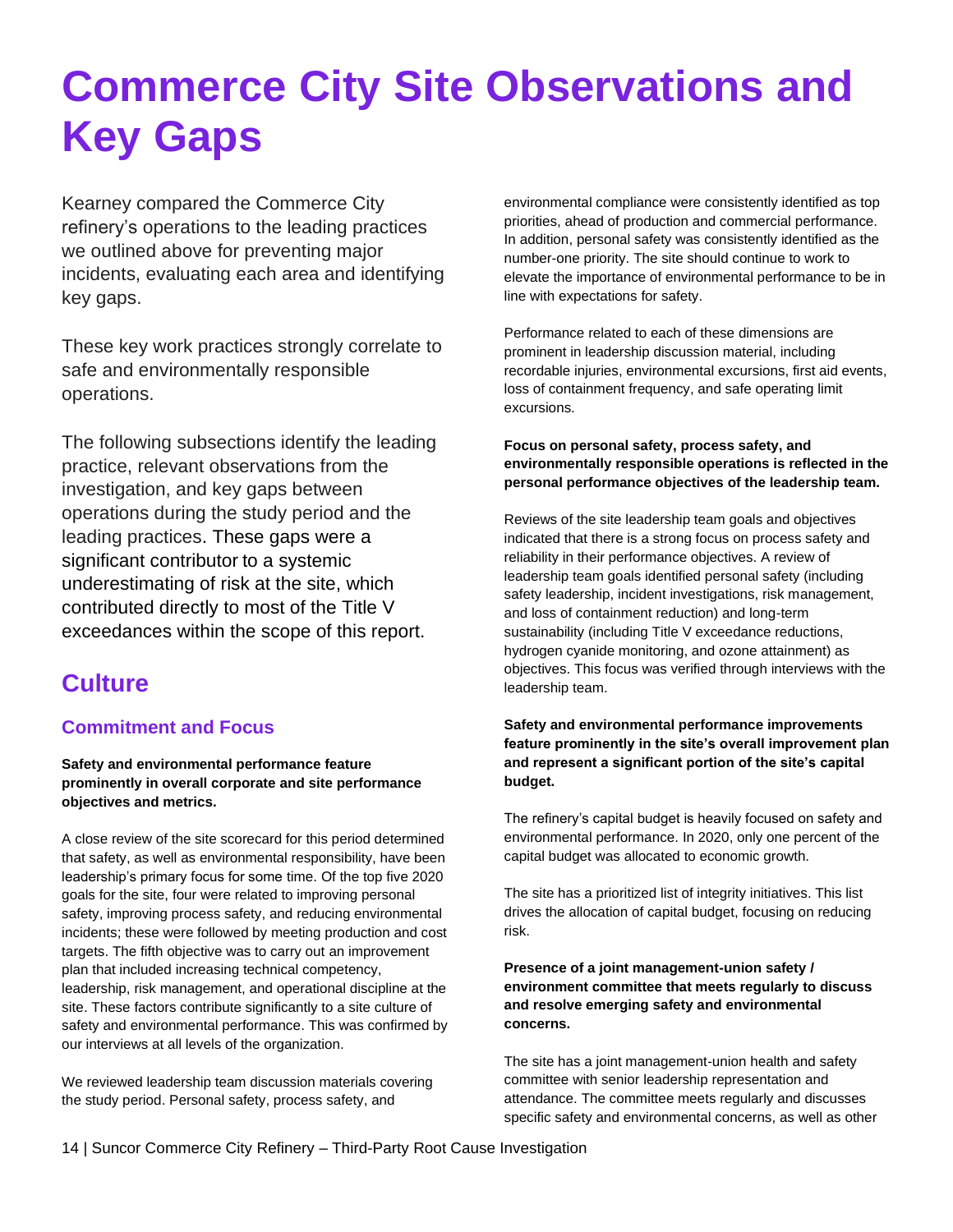factors that affect operational integrity (e.g., new operator training progress, management of change items).

#### **Effective, proactive risk assessment process in place for any moderate- to high-risk activity.**

Despite the site's robust management of change policy, incident reports and interviews indicated that in the past the site did not correctly estimate the risk associated with certain high-risk activities and allowed these to occur without an appropriate approval process or sufficient planning.

These higher-risk activities resulted in at least one injury during the study period. The site's level of tolerance continues to evolve, with less tolerance of higher-risk activities.

Interviewees indicated they had concerns with the consistency of risk estimation for maintenance work orders, PHAs, and incident reports. Sometimes, they observed that risk estimates were too low, resulting in deferral of items that should have been done earlier, or received a greater level of attention.

Additionally, the site experienced loss of primary containment incidents that resulted in prolonged leakage of substances (e.g., lube oil) that were addressed with temporary fixes and later escalated to higher-volume releases.

## **Empowering all staff to take steps for ensuring responsible operation.**

Site data (e.g., modified start-up procedures) and interviews indicate that environmental compliance, including during startup, is achievable and a high priority. Reviews of key procedures (e.g., #2 FCC start-up) and interviews with operators indicated that there is a strong focus on operator empowerment; operators and chiefs can stop the start-up process and hold the unit if they believe a major incident is imminent. Operators indicated this direction came from the refinery vice president with alignment and support from all line managers.

## **An integrated operational integrity program with a small set of priorities.**

Given the link between high operations reliability, low process safety incidents, and strong environmental performance, we evaluated the site's reliability improvement plan. This plan is focused on maintaining and improving the integrity of systems at the plant and ensuring the integrity of hazardous processes is not compromised. While ambitious, given the large number of items in the reliability improvement plan, the site risks not doing them well. We believe it is better to prioritize the top few items and ensure that they are focused on and addressed well, with good sustainment, rather than attempting to execute a large portfolio of improvement items.

The refinery struggles with using available resources to execute top priorities. Due to the complexity and breadth of planned initiatives, the refinery is not always able to execute all activities that are strategic and important.

## **Communication**

## **Leadership's regular, strongly communicated commitment to safety and environmental responsibility.**

The site has a formal process for communicating goals from leadership to individual employees. This process is formally outlined and communicated in the site's leadership team goals and objectives document. Goals are set to advance five value drivers. The first two drive continuous improvement in safety, environmental performance, and sustainability. The focus on these two areas is part of a regular, structured process that reinforces the company's commitment to safety and environmental responsibility.

Interviews with operators indicated strong messaging from leadership around the commitment to safety and environmental responsibility, which they identified as a significant change from 2016–2017.

## **Clear staff alignment on, and delivery against, site-wide priorities.**

The formal goal setting process includes communicating sitewide priorities and strategies to the site. One objective is to provide a forum where employees can discuss their role in achieving team, area, and overall business goals.

This process is intended to set clear measurements and targets for employees, while goals focus on outcomes rather than tasks. Leaders are responsible for translating strategic goals to ensure their workers understand what they must accomplish.

Interviews with operators indicated that they were aware of the goals at the site, with a focus on avoiding environmental exceedances and staying within limits.

We believe that the goals translation process is effective for creating consensus site-wide priorities.

## **Site Engagement**

## **Strong integration with corporate and industry experts provides external challenge to topics such as safety reviews and procedure updates.**

Based on incident investigation results and discussions with leadership, we concluded there was limited involvement during the study period of the Suncor Technical Expert Network (STEN) in procedure development and safety reviews.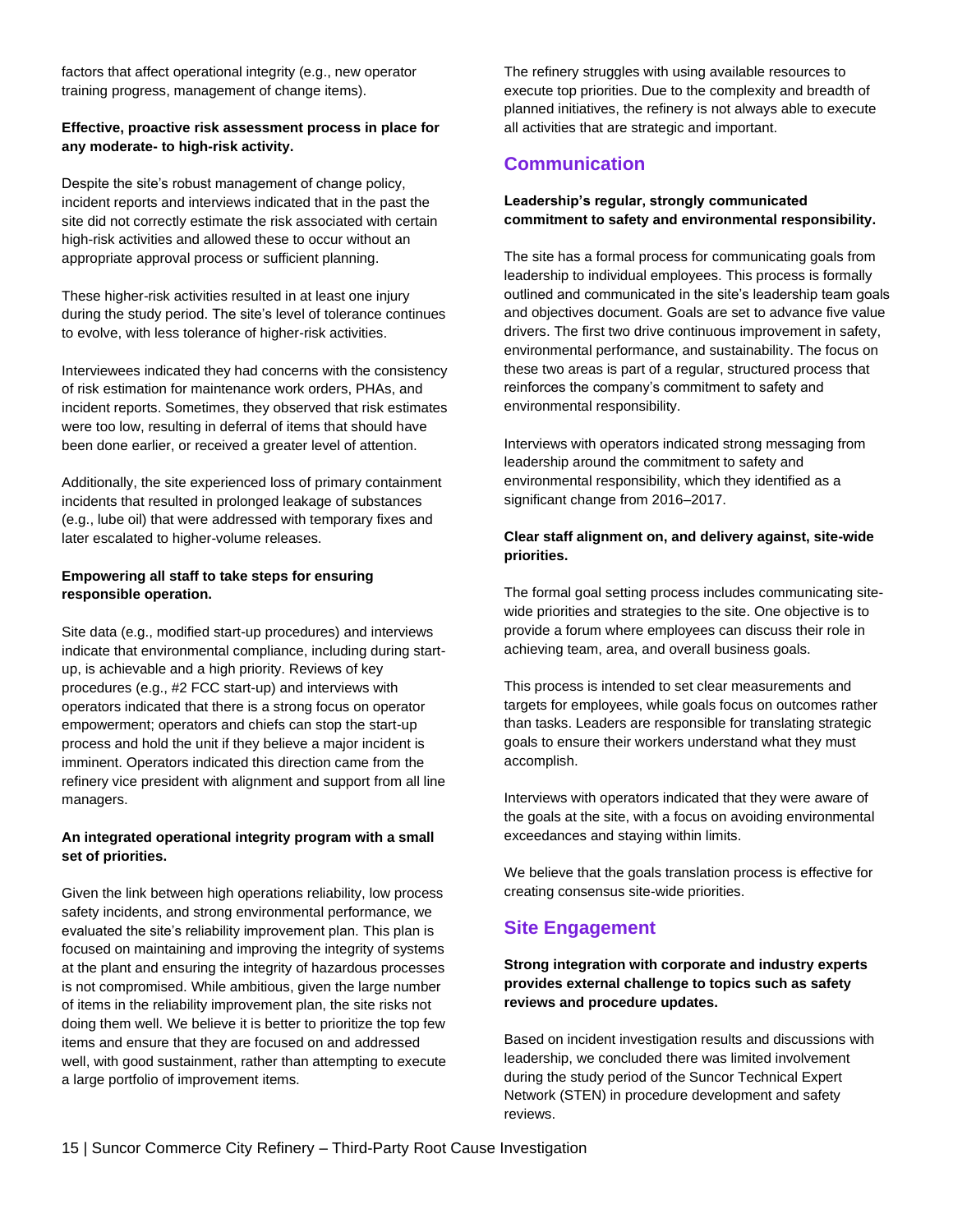Suncor enterprise technical experts were involved on an ad hoc basis, but no formalized process was in place to determine when it was appropriate to bring in Suncor enterprise technical or other external technical groups.

This allowed the development of 'myths' regarding processes, as the site historically built operational experience in relative isolation. For example, during FCC start-up, there was a genuine belief that the only way to safely proceed with startup and avoid major safety or environmental incidents was to do it quickly and tolerate any minor environmental exceedances that occurred during start-up.

## **Full staff awareness of and alignment with priorities and prioritization process at all levels.**

We previously identified that leadership formally communicated their commitment to safety and environmental responsibility to staff at the site. Through interviews, we assessed whether staff at all levels were aligned with these priorities and were committed to making necessary changes in the way they work.

We observed that front-line operations staff are aware of the importance of personal safety, process safety, and environmental compliance as priorities for the site. Several operators we interviewed commented that site leadership had been moving in the right direction on this issue, and the attention paid to these issues was more visible than it had been historically. Operators appeared to be committed to these goals and commented that recent changes to procedures and mindset at the site were positive.

## **Summary and Gaps**

Based on document review and interviews with site leadership and staff, we concluded that the site's performance objectives appropriately prioritized environmental performance, that these objectives were adequately communicated to site staff and that site employees – from the leadership team to operators – are aligned and committed to strong environmental performance.

However, we observed several gaps to leading practice:

- A culture (coupled with a significant number of newer operations and technical staff, who lack sufficient experience to challenge this culture) that resulted in tolerance of higher risk activities relative to what we typically observe at leading refineries and/or a risk assessment and change management processes that frequently underestimated risk.
- Linkages with Suncor enterprise technical and other external technical experts that are less effective than what we've seen at leading refineries, which have independent experts challenge, and likely improve, the status quo – for

example, in regular process safety and hazard reviews – not allowing incorrect 'myths' on effective operations to persist.

– A tendency to develop overly long and likely unrealistic improvement agendas rather than a focus on, and commitment to, a critical few.

# <span id="page-15-0"></span>**Staff Capabilities**

## **Site Leadership**

**A leadership team with strong technical capability and experience, and a demonstrated track record for safe and reliable operations, with safety and environmental performance history considered in leadership career progression evaluation.**

Review of experience profiles of the refinery leadership team highlighted their strong technical capability and experience.

Senior leadership is highly competent in operations, with chemical engineering backgrounds and broad exposure to refinery work. At the director level, tenure with Suncor and predecessor companies exceeds 20 years, leading us to conclude that the site leadership team is appropriately qualified to lead the refinery.

## **Formal training and programs for leadership that include a focus on leading practices to ensure safe, reliable, and environmentally responsible operations.**

Corporate training standards focus appropriately on safety and environmental aspects. Formal leadership training programs are in line with those of other major refiners. However, as noted in the culture section, the site—at all levels—would benefit from increased exposure to Suncor experts, selected external experts, and the broader refining industry. There is an expectation that those resources would continue to bring leading practices and innovative thinking to enhance the site's safety and environmental capabilities.

## **Technical Staff**

**Cross-training, apprenticeship, and succession planning in place to ensure technical coverage is retained in the event of unexpected attrition.**

In our experience, high-performing refineries typically have highly capable and highly experienced engineering staff.

Because of its location, the site faces structural issues that are uncommon in the refining industry. As the only refinery in Colorado, Commerce City is not part of an ecosystem of oil and gas jobs and does not have a large pool of local, experienced talent readily available when unplanned needs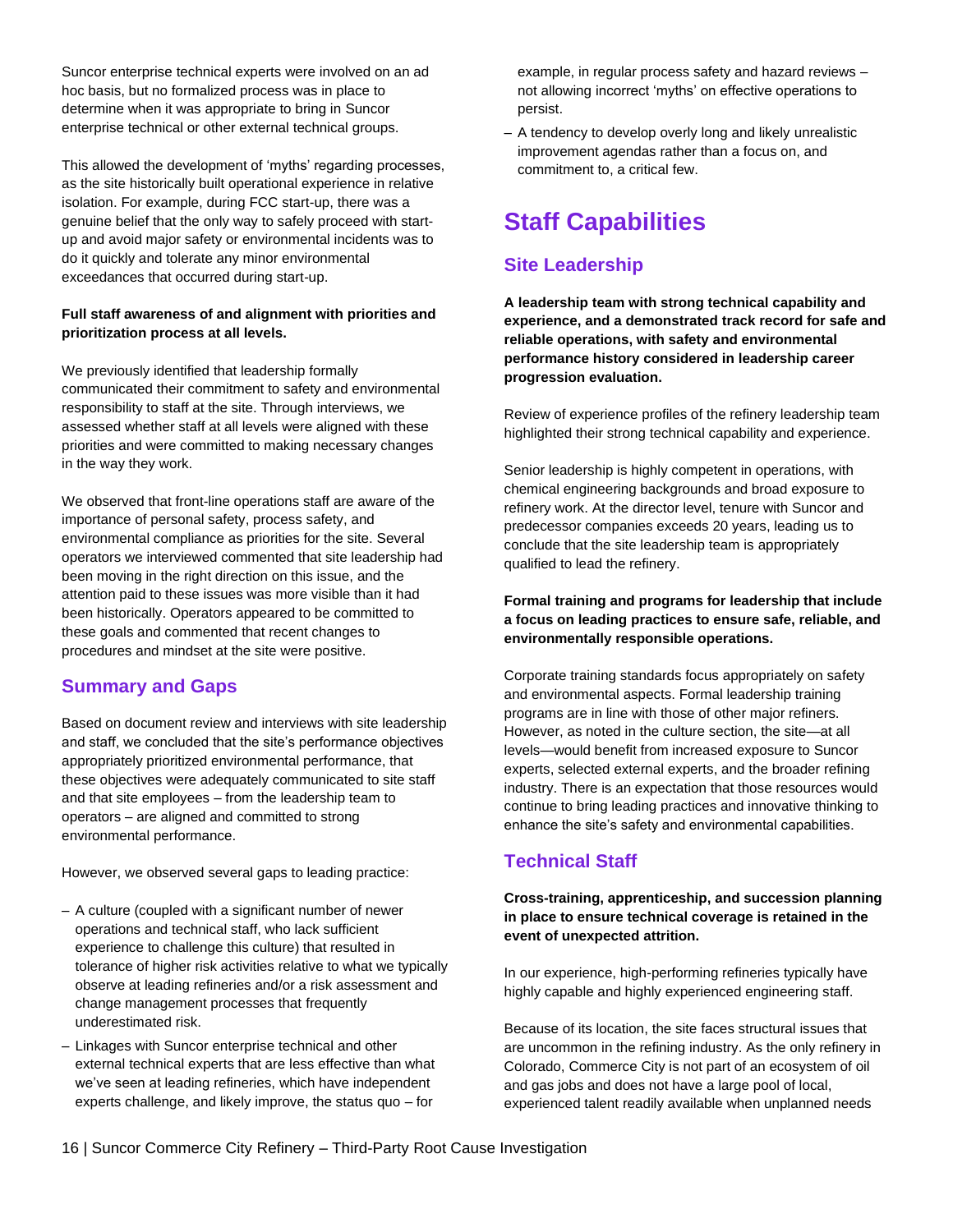arise. The area also has a relatively high cost of living compared to other refining clusters in the US. Experienced hires typically must be hired from outside the state. Compared to refineries in the Gulf Coast, it is more difficult for Commerce City to fill open roles, and succession planning will always be a bigger challenge at the site than is typical in the industry. It is also challenging to rotate staff internally.

A review of organizational charts and technical role succession plans at the refinery revealed that there is limited depth within technical areas to ensure technical coverage is not affected by unexpected attrition. The site targets an appropriate level of staffing in line with industry benchmarks but faces challenges in recruiting to fill open positions. This is the result of a challenging recruiting environment, rather than deliberate decisions to lower headcount, and the site is working to fill open roles.

This creates an imperative for both comprehensive crosstraining and succession planning for technical staff, as well as innovative approaches to quickly fill technical positions when unexpected attrition occurs, including short-term support from the broader Suncor technical network.

## **Technical staff are trained through a formal program with strong connections to corporate technical experts.**

The site has structured training requirements for technical staff. A review of training records and requirements for technical staff indicated that compliance with requirements is high, with over 98% of training requirements completed on time.

However, most of the training is delivered peer-to-peer on the job. There has historically been limited involvement from Suncor enterprise technical experts both in delivery of training and expert support for less experienced technical staff. Due to the potential of attrition and importance of preserving technical knowledge, engaging Suncor enterprise technical experts is even more important.

## **Operations and maintenance staff**

#### A dequate succession planning and "bench strength" to **support resiliency after turnover and attrition.**

We reviewed the site's maintenance and operations staffing strategy and structure, as well as planned staffing levels. As indicated earlier, overall staffing levels at the site were in line with industry benchmarks during the study period.

As with technical staff, the site faces unique structural issues with no local academic program that leads directly to the required skill sets for operators (where two-year programs in technical colleges are becoming the norm for entry level roles). At other sites, Suncor has stronger partnerships with

local colleges, but those sites have a much larger demand for this skill set.

A detailed review of staffing in the operator ranks identified some concerns with the "bench strength" to preserve existing knowledge and experience while managing workload and fatigue. Because of retirement and attrition in the senior operator ranks, as well as inability to cross-train across plant divisions, the staffing levels for operators were lower than the staffing strategy targeted, which resulted in pockets of very high overtime levels for senior staff in certain divisions.

In maintenance, the challenges are similar to those for technical staff. The local craft labor market is relatively small, and contractors typically come from outside the state; it is challenging to recruit and relocate new staff compared to other refinery locations with a strong labor market.

The situation remains a concern given the likely proximity to retirement of the senior operator group.

## **A formal training program for all jobs, with refresher training to reconfirm competence. The program includes competency assessment.**

We determined that the site has a formal training program in place, including both new and refresher training. Compliance with training requirements was high. Leading practice in this area would be to have a formal training curriculum developed with input from technical experts and delivered by full-time trainers selected for their aptitude in training and coaching.

Operators at the site have a depth of progression in their training that is in line with industry standards. The site's collective bargaining agreement generally does not allow for cross-training in different divisions of the refinery, which limits the ability to cross-train operators outside their division.

## **Competency requirements assessed against long-term needs.**

The site has an evolving site-specific operator competency program and has a medium-term staffing plan in place. This is complicated by the structure of the site's collective bargaining agreement, which limits the ability to shift operators from one production division to another. This can result in increased staffing challenges when unexpected attrition is concentrated in a particular division or unit of the refinery. In our experience, additional cross-training can be seen as a positive benefit by unionized staff both because it can help accelerate their career progression and, in most cases, is accompanied by an increase in the hourly wage as additional competencies are acquired.

Given the likely proximity of many operators to retirement, extending the operations staffing plan to a longer time horizon would be appropriate.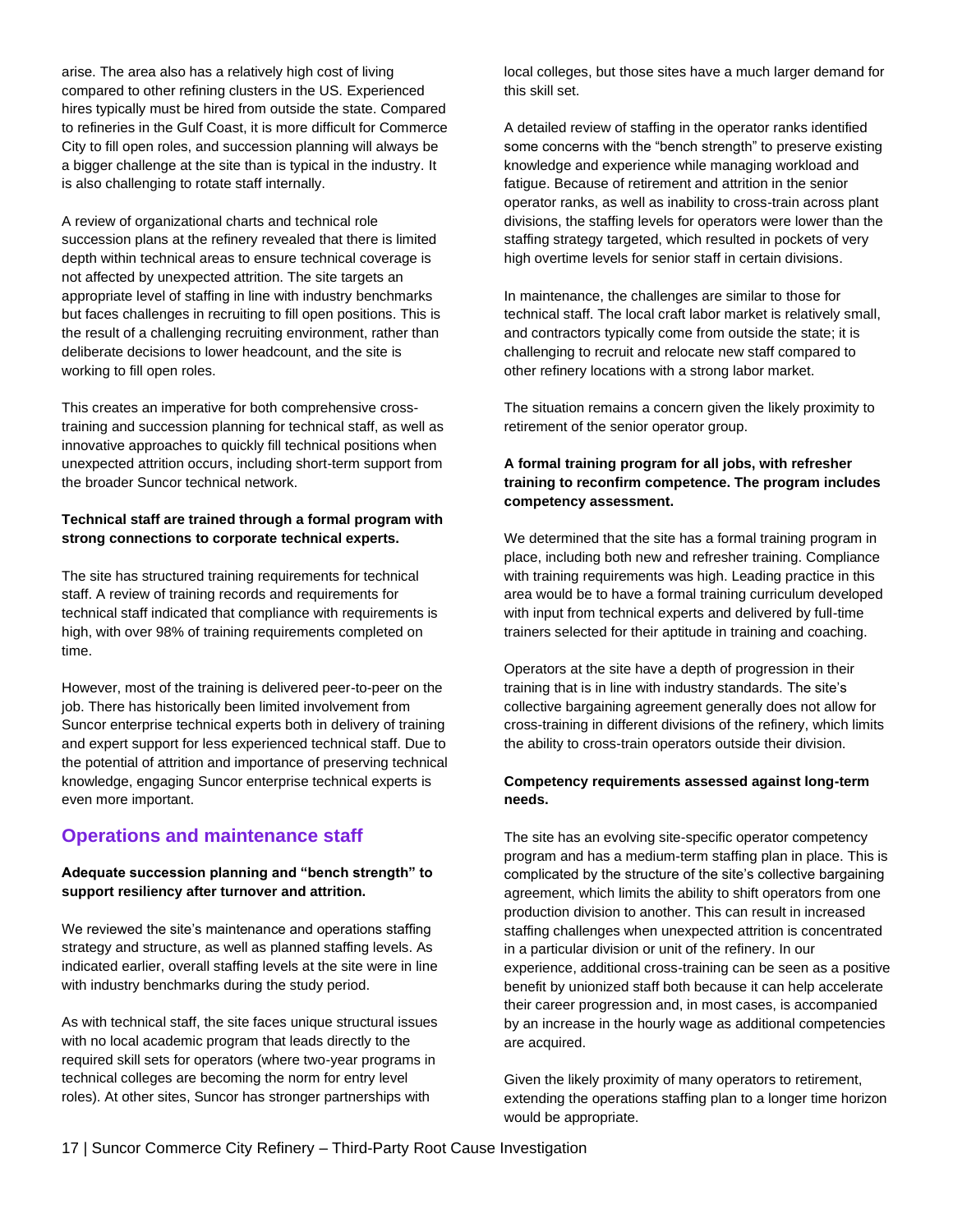#### **Shift structures developed, and discretionary work managed to ensure that excessive overtime does not occur.**

We reviewed the formal shift scheduling process at the refinery, which uses an approach agreed with the union to result in more days off per year for operators. This shift structure is consistent with that used at several other refineries. Interviews with operators and leadership did not identify the shift structure as an area of concern.

In periods between July 2017 and June 2020, the site experienced overtime rates that were above a typical target range and entered an area of long- and short-term concern. In our experience, overtime levels that are consistently above the target range can result in a higher risk of safety and environmental incidents.

Interviewees indicated that due to the high workload related to incident response during the study period, some discretionary work was deferred. This included non-critical preventative maintenance activity and non-essential training. The site is working on initiatives to manage fatigue, recently hired two groups of new operators, has brought in maintenance contractors, and is seeking to hire additional maintenance craft laborers.

## **Clear processes in place to understand and address reasons for absenteeism.**

Review of the site's collective bargaining agreement indicated that there is a clear and structured process in place to understand and address reasons for absenteeism, with increasing consequences for repeated absenteeism. Interviewees did not identify absenteeism as a significant concern at the site. Discipline records supported this perspective, with a minimal number of instances of discipline for absenteeism.

## **Regular training exercises, tabletop exercises, and emergency drills are conducted.**

The site has increased the frequency of tabletop exercises and drills since the occurrence of the recent major incidents. There is now an initiative to conduct five operational competency drills simulating high-consequence activities per year per division to capture some of the knowledge possessed by senior operators and prevent it from being lost, and the site is on track to meet goals set for 2020. Additionally, the site met its target of 56 emergency drills during 2019.

The site does not currently have a simulator for training, which is leading practice for refineries.

## **Clear capability and experience requirements in place and adhered to for all operations staff.**

Interviews with training staff indicated that training requirements for operations staff are well-defined and assessed as part of the formal training process. Operators are trained on all processes, operating procedures, and hazards associated with the equipment in their units. When qualifying for a new unit in their division, and every three years afterwards, operators must demonstrate knowledge of all procedures for the unit. Emergency procedures must be refreshed every year.

Training requirement compliance is high (over 90 percent, with the majority of non-compliance by operators who are on leave and must complete overdue training before returning) and tracked through a learning management system with reports provided to shift supervisors and managers. We reviewed training records to verify compliance with training requirements and timelines.

## **Clear time-in-role expectations in place to ensure operations staff develop appropriate experience before lateral moves or promotions.**

The site's collective bargaining agreement identifies time-inrole expectations for operations staff to ensure they develop appropriate experience before promotions. Additionally, the training process ensures that operators are trained and qualified to operate new equipment before moving into a new role.

## **Summary and Gaps**

Based on interviews and document/data review, we concluded that the site leadership is qualified and capable of effectively operating the Commerce City refinery, staffing targets are appropriate and in line with refining peers (and benchmarks), and that clear capability, experience, and timein-role requirements are in place for technical, operations, and maintenance staff.

However, we observed several gaps to leading practice:

- The site has been challenged to maintain staffing and capability at planned levels.
- There is potential to harness technology to enable collaboration with off-site personnel to mitigate staffing challenges.
- There is a need for more structured training delivery for both technical and operations staff, with increased formal reliance on technical experts and full-time operations trainers with appropriate capability.
- Continue to shift the balance of operator training from a historical reliance on procedure reviews and tabletop exercises to include operational drills, increased job rotations, knowledge checks, and ultimately, a training simulator.

18 | Suncor Commerce City Refinery – Third-Party Root Cause Investigation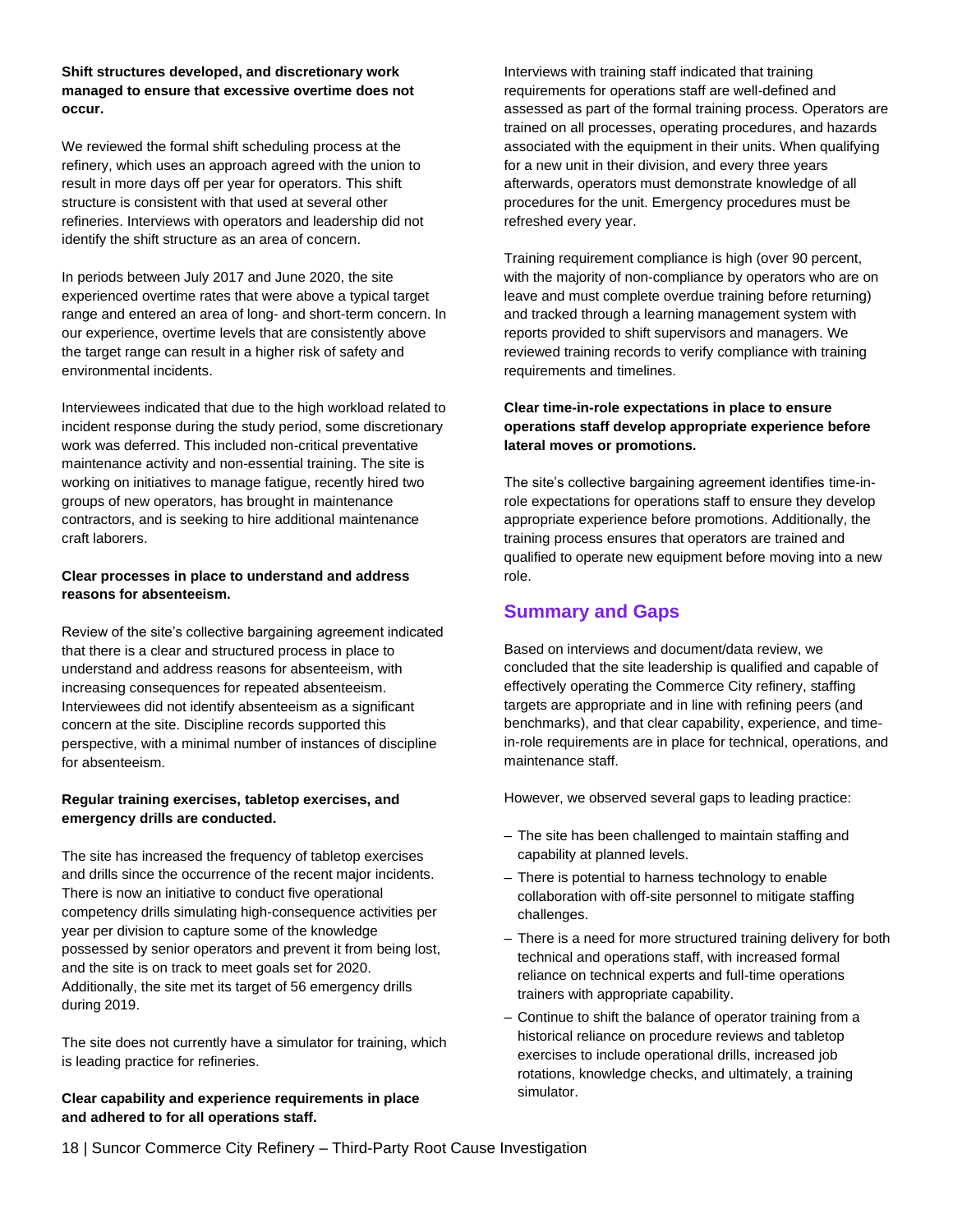## <span id="page-18-0"></span>**Process**

## **Change and Risk Management**

**Effective management of change, with formal risk-based Management of Change (MOC) process in place and fully adhered to.**

Any proposed process or equipment changes at a refinery requires an MOC request and justification as outlined in a site's management of change policy. We observed a formal risk-based process in place. Any proposed changes at the refinery require an MOC request and justification. These requests are reviewed by Process Safety Management and classified as simple or complex. Assessment of any training requirements associated with the MOC is performed by learning resources within the training group.

The current process likely underestimated the risk associated with some higher-risk activities and allowed some lower-risk situations to persist, creating the potential for escalation to more severe incidents.

In addition, interviewees indicated that sometimes minor changes are made to procedures without the procedures being formally updated in the record-keeping system. This typically depends on the criticality of the change. Approval of major changes is more involved and involves cross-functional team managers and multiple experienced operators.

We believe the MOC process should be updated to address both issues, with refinery manager sign-off for high-risk activities and ensuring that any procedure redlines are appropriately and immediately documented.

#### **Approval and authorization requirements are addressed throughout the process, prior to implementing a change.**

The MOC process has clearly defined approval and authorization requirements. Approval and authorization are required from members of the Operations group who are qualified in a particular area, as well as sign-off from a crossfunctional team manager.

Our observations on-site included changes approved on a last-minute basis, which were processed through the MOC process. Based on our review of the process and actual observations, we are satisfied that approval and authorization requirements are met in practice; however, participants in the MOC process may not always have the experience to challenge decisions and fully recognize risks associated with some historical activities. For some higher-risk activities, approval authority should be elevated to ensure risk tolerance is in line with current Suncor standards.

#### **Safe operating procedures/safe working procedures are maintained and reviewed on a scheduled basis or as part of the MOC process.**

Procedures are regularly reviewed during the MOC process, involving operations experts in the relevant area and crossfunctional team managers. They are also reviewed on a recurring basis even if no changes are made to the procedure that require review.

#### **Operations ownership of procedure development, communication of changes, and verification processes.**

Procedure redlines at the site are currently performed by engineers. The approval and change communication process involves operations. Interviewees identified some historical concerns with ambiguity around the distribution of duties between engineers and supervisors, and clarity around roles and responsibilities.

Most refineries will have a permanent role, typically rotated through by senior operators, with responsibility for procedure updates and maintenance.

The site is working to address concerns with procedure development, transition, and training, and has dedicated an Operations manager to drive the initiative forward.

## **Incident Investigation and Follow-up**

#### **Risk assessments used to manage risks are comprehensive and kept up to date.**

A systematic review process for PHAs is in place and adhered to, with regularly scheduled PHA review on a five-year cycle. A review of process safety data showed that there was good compliance with this target timeline.

While PHAs were done in compliance with applicable regulations, in some cases PHAs were not fully comprehensive relative to leading practice expectations, and there was at least one example where an oversight or omission in a PHA contributed directly to an environmental incident.

This is an opportunity to involve more participation from Suncor enterprise technical experts or other external technical experts to provide rigor to critical PHAs and standardize the PHA development process to include a standard "must assess" list of failure modes to consider to reduce the risk that similar oversights are repeated.

Site PHA processes and procedures have been reviewed and updated since the major environmental exceedances occurred, and a review of the revised start-up procedure and corresponding PHA for the #2 FCC concluded that the risk assessment was thorough and comprehensive, with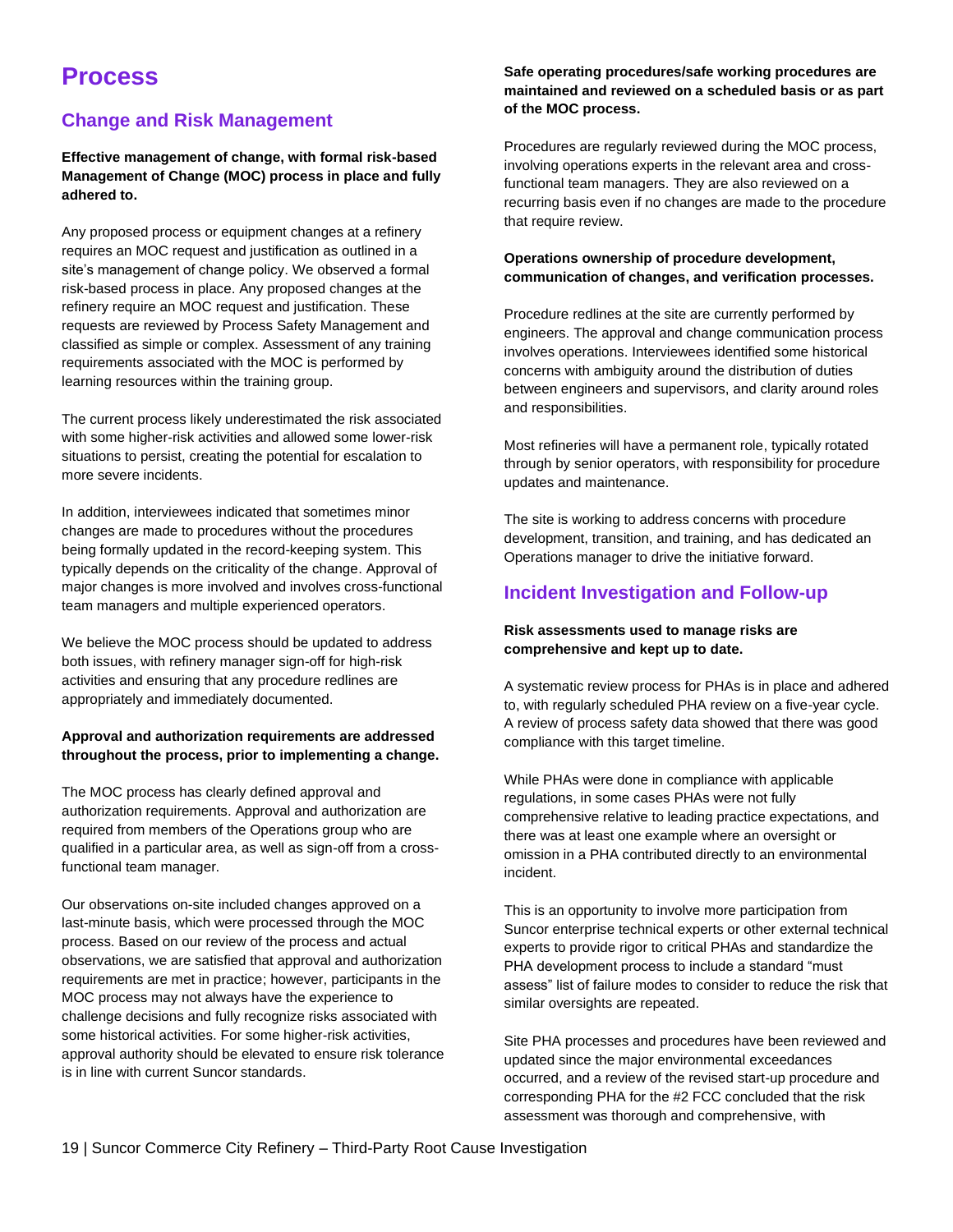involvement from Suncor enterprise technical experts, and an appropriate level of detail for each critical piece of equipment.

#### **Process safety information packages are documented, maintained, and communicated to all relevant personnel.**

Process safety information packages are documented and reviewed on a five-year cycle<sup>9</sup> We reviewed select packages and found them to conform to the target review timeline. Process safety information is readily available to relevant personnel.

During our site visit, we verified that current versions of these packages were available to operators in the plant control system; the packages include safe operating limits for equipment and response plans for exceedances. The site is working to digitize more of these key response plans to make them readily available to operators in a digital format.

#### **Root causes fully understood.**

We reviewed detailed root cause failure analysis reports for the nine most serious incidents at the site during the study period. These more detailed reports are typically only prepared for more serious incidents, a practice which is in line with industry standard.

For incidents that necessitated a substantial root cause investigation, we found that root causes are correctly identified, and go beyond a simple technical or human root cause.

Consistent with our experience, these incidents tend to have systemic factors related to culture and broader operational factors identified as true root causes, and recommendations from these investigations are systemic in character. We are satisfied that root causes are adequately investigated and understood for more significant incidents at the site.

#### **Effective and timely responses to incidents, including investigations and implementation of corrective actions.**

A close review of all reported incidents and incident follow-up status showed that incident reporting and classification was sometimes incomplete or delayed.

Incident response is assigned to a single accountable person (typically in the senior leadership team) who coordinates individual response actions assigned to several responsible individuals. Having a single accountable person for each incident is in line with leading practices.

Finally, there were some overdue corrective actions at the refinery during the study period; however, these were assessed as lower-risk items and deferred due to the level of effort required to address higher-risk items. Overdue corrective actions are captured in reports provided to site leadership, and a risk-based assessment process is in place to defer follow-up actions.

#### **Limited overdue inspections.**

We have reviewed a list of overdue inspection items at the site, as well as key maintenance and reliability metrics related to inspections. The site has minimal overdue inspections; in 2019, there were 11 overdue regulatory inspections of a total of 18,125, a rate of approximately 0.06 percent. This is very strong performance in line with industry leaders. We are satisfied that the site adequately manages inspections. There is also an appropriate, risk-based approval process in place to manage overdue inspections.

## **Maintenance**

**Maintenance strategy is well-developed and wellexecuted to focus on the key activities that drive high operational reliability.**

The site has a maintenance strategy in place that is primarily driven by scheduled preventative maintenance activities, with some predictive maintenance for specific pieces of rotating equipment. Scheduled preventative maintenance activities are continuously evaluated to assess their effectiveness and adjust the frequency of specific activities. There is a list of problematic equipment that is used to drive targeted maintenance activity and balance maintenance effectiveness and efficiency, further discussed below. Additionally, during the study period, there was significant corrective maintenance activity because of incident follow-up actions. This strategy is generally in line with leading practices, but there are opportunities to continue to prioritize higher-impact activities and focus on a smaller set of problematic equipment to avoid a fragmented reliability improvement strategy that is difficult to achieve in practice.

However, it was not clear that the maintenance strategy was consistently focusing on the right activities. That is, although deferred activities had a limited impact on the level of risk at the site, there was no assurance that activities that were not deferred would contribute significantly to lowering operational risk. The site's equipment maintenance strategy continues to evolve to focus on high-impact activities.

<sup>9</sup> Process safety information packages are required by safety regulations, and include details on the chemicals used in a particular process, process flow diagrams, safe operating

limits, assessments of deviation consequences, and information on the equipment in the process.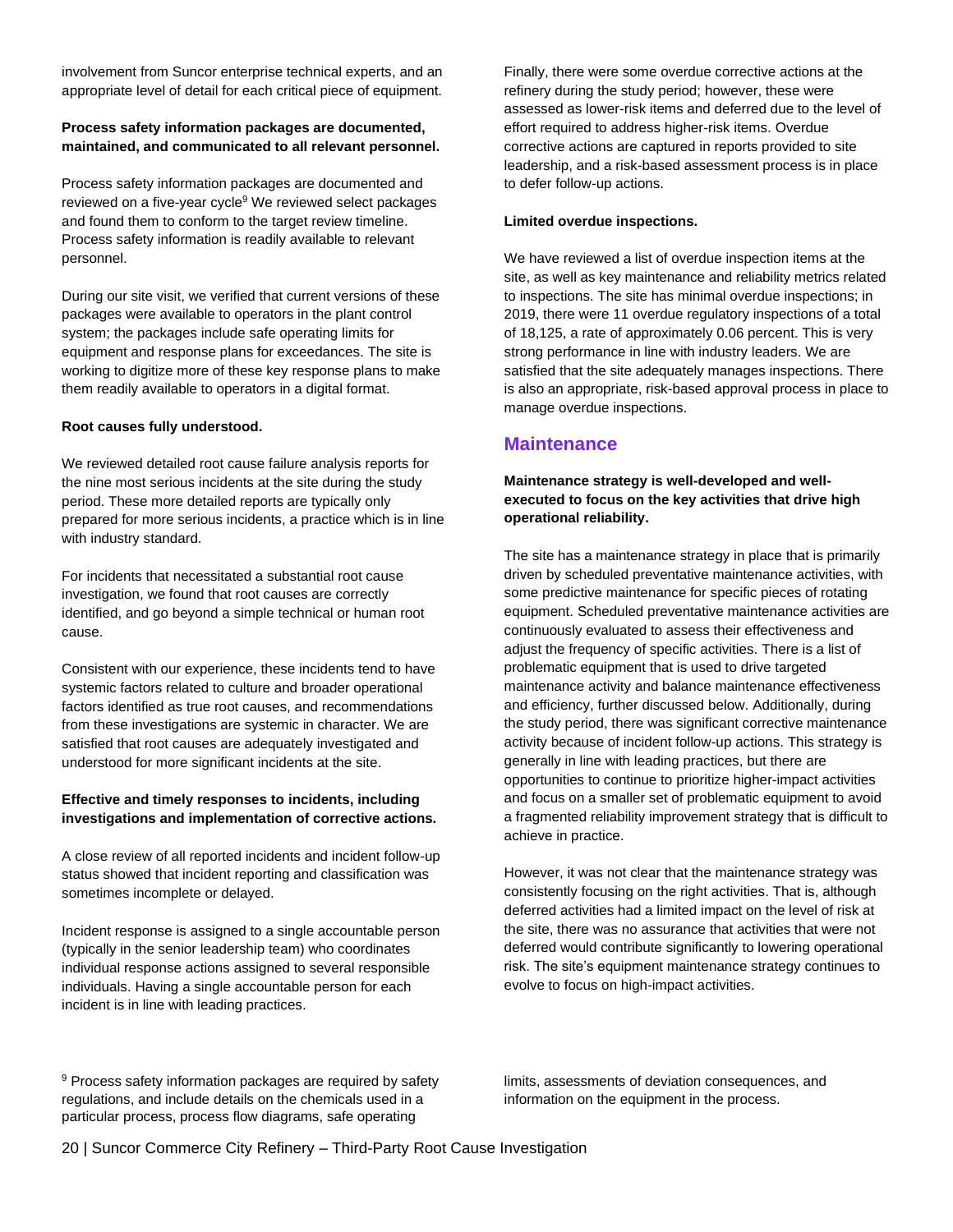Analysis of outstanding maintenance work orders showed that those with the highest potential severity were less than one year overdue, which is not unusual as some maintenance activities can only take place during turnarounds.

In accordance with a formal approval process in place for maintenance deferral, where planned preventative work orders were deferred, this was done after conducting risk assessments that determined these items could be deferred without unacceptable increases in risk.

## **Appropriate maintenance performance data available and used to drive improvement plans.**

Data available to maintenance staff regarding activity and spend performance provides sufficient visibility to support development of comprehensive improvement plans.

A review of the site's maintenance scorecard identified the presence of key leading and lagging metrics, including safetyrelated parameters, preventative maintenance compliance, inspection compliance, asset availability, mean time between repair, schedule compliance, action items, and budgetary factors. These are used to drive performance towards targets identified in the scorecard.

#### **Clear alignment with operations and technical.**

The site has an appropriate formal process to coordinate and prioritize maintenance activities across the three operating plants in place.

The maintenance department has recently implemented a formal process to plan maintenance activities and gain alignment on plans from cross-functional teams at the refinery, enabling maintenance to prioritize activities across the three plants that make up the refinery.

## **Aligning overall maintenance spending with industry expectations to maintain asset integrity.**

As outlined in the earlier cost assessment, industry benchmarks show Commerce City's overall maintenance spending is not an area of concern. However, as indicated in the previous discussion on maintenance strategy, there are opportunities for the site to allocate resources more effectively by increasing the focus on higher priority items.

## **Spending consistently on preventive and predictive maintenance, regardless of incidents or other factors that may require reactive/corrective maintenance.**

An analysis of budget variances at the site during this timeframe showed that maintenance practices focused on corrective activities due to resource constraints, while deferring preventive items after conducting a risk assessment. A variance analysis of the maintenance budget showed that from 2017 to 2019, the actual cost spent on emergency corrective actions was twice the originally planned budget, while the amount spent on preventative maintenance was 10 percent less than the originally planned budget.

The site faces challenges in ramping up maintenance activities on short notice due to structural issues in the local skilled trades labor market. <sup>10</sup> Given this constraint, in order to ensure that critical maintenance activities are completed on schedule going forward, the site should continue the current practice of conducting risk assessments to identify less critical maintenance work that can be deferred, while focusing efforts on a critical few reliability improvement initiatives (as outlined in the site's list of equipment that generates significant maintenance effort) in order to reduce the volume of unplanned maintenance work going forward.

#### **Incidents are trended through statistical analysis.**

Data on loss of containment, environmental incident frequency, and severity statistics indicated that incident reports are generated and data is aggregated and generated into reports of overall incident trends at the equipment, unit, and plant level. Interviews confirmed that this data is used to monitor incident trends at the site.

## **Structured program targeting problematic equipment that focuses on the most critical items, rather than an unrealistic laundry list of actions.**

The site has a structured program focused on critical items. A review of the list of prioritized pieces of equipment/systems indicated that the listing is based on a combination of value (e.g., potential for high-impact events) and complexity (e.g., cost, time to implement). The list contains items that affect combined disciplines, as well as specific electrical, rotating equipment, pump, instrumentation, and mechanical equipment. The program has a methodical approach to prioritization, but targets a long list of equipment in each discipline; leading practice is to have a shorter list of items that can be addressed more quickly, allowing new equipment priorities to be identified.

## **Holistic integrity management program in place covering operating envelope, inspection intervals, corrosion strategy and sustaining capital.**

<sup>10</sup> Compared to the Gulf Coast, which is a significant hub for refining activity, it is much more difficult for Commerce City to locate and retain additional contract maintenance staff on very short notice.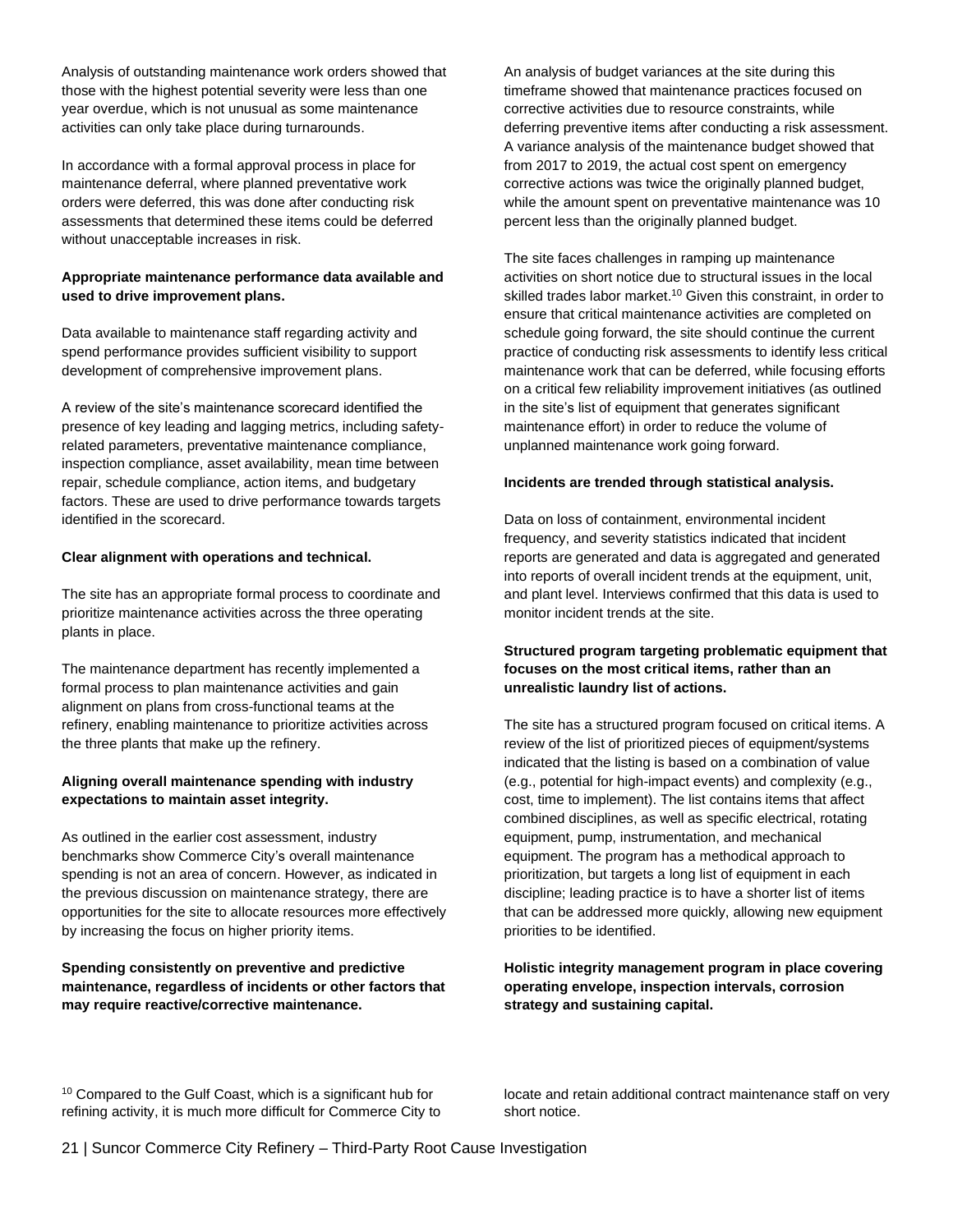We have reviewed the site's mechanical integrity and quality assurance program, operating envelope documentation and monitoring, inspection strategy and dashboard, corrosion management strategy, and sustaining capital budget. The integrity management program is in line with practices at other refineries.

## **Design standards are formalized, consistent across a**  company's refining network, and used.

Corporate design standards are in place, and there is a formal process for changes to equipment design and operating envelope. Given the age and ownership history of the refinery, not all historic equipment would meet current Suncor standards if it were installed as new equipment today. However, as part of ongoing PHAs, equipment design is reviewed, and we observed re-rating of legacy equipment operating limits and equipment modifications based on updated design standards and relevant risk analysis.

## <span id="page-21-0"></span>**Operations**

#### **Regularly scheduled reviews and updates to procedures.**

The site has a process in place to review and update procedures. Procedures are reviewed as part of MOCs, incident investigations, and PHA updates—every five years at minimum. In addition, critical procedures are reviewed with operators annually, and others are reviewed every three years. Interviews confirmed that reviews and updates to procedures happen on a regular basis.

This review and update process is in line with industry best practices.

#### **Zero tolerance policies regarding critical procedure adherence.**

Review of incident reports shows that there were gaps with operational discipline around procedure compliance related to recently updated procedures.

Interviews with shift supervisors, chief operators, and board operators highlighted cases in which operators relied more often on 'tribal knowledge'—ways of working and procedures they learned from other operators—rather than closely following published procedures. In some cases, procedures contained incorrect information.

There was a reliance on desktop reviews for procedure training at the time of the incidents, which is now shifting to knowledge checks and operational drills.

From interviews, it was determined that the use of processes and procedures is improving across the site compared to where it has been in the past. Site leadership has indicated that following procedures is a priority, and operators remarked this message was received and there was a clear focus on doing things the right way. There is an opportunity to continue building operational discipline by improving training to have a more holistic approach, with procedure reviews, operational and emergency drills, and ultimately a training simulator.

## **On-demand availability (ideally digitally) of procedures at unit / equipment location.**

During the study period, hard copies of procedures were available at equipment locations. During the site visit, we verified that current versions of procedures were available to board operators. For critical procedures, operators are required to have a copy in hand and sign off on every step during the process.

However, to improve the potential for immediate and appropriate response as non-standard conditions occur, we recommend that procedures be made available electronically and that relevant procedures automatically be suggested to operators based on changes in specific process conditions (e.g., in the event of a power blip, procedures to re-start major electronic equipment would immediately be referenced on the operator's display screen or tablet).

#### **Rigorous tracking and management of alarms and exceedances outside safe operating limits.**

Exceedances outside safe operating limits are closely tracked. We reviewed logs of all instances where equipment operated outside safe operating limits, as well instances where equipment was close to those limits and triggered a warning alarm.

Alarms associated with exceedances outside safe operating limits require notification of chief operators, cross-functional team managers, and shift supervisors before they may be inhibited. Interviews with operators indicated there is good understanding of the process and compliance with the procedure.

Higher-criticality alarms that indicate an event that could lead to a shutdown result in immediate emergency work orders and a high-priority response.

All safe operating limit exceedances should result in an incident report, which leads to a review of the associated hazards and risk. There is a robust management of change process in place for handling nuisance alarms, which can involve additional PHA review, comparison with other Suncor sites, or updates to procedures to avoid reaching the safe operating limit in the future. The approval process for deactivating alarms and process for communicating the status of alarms between shift changes are in line with leading practices.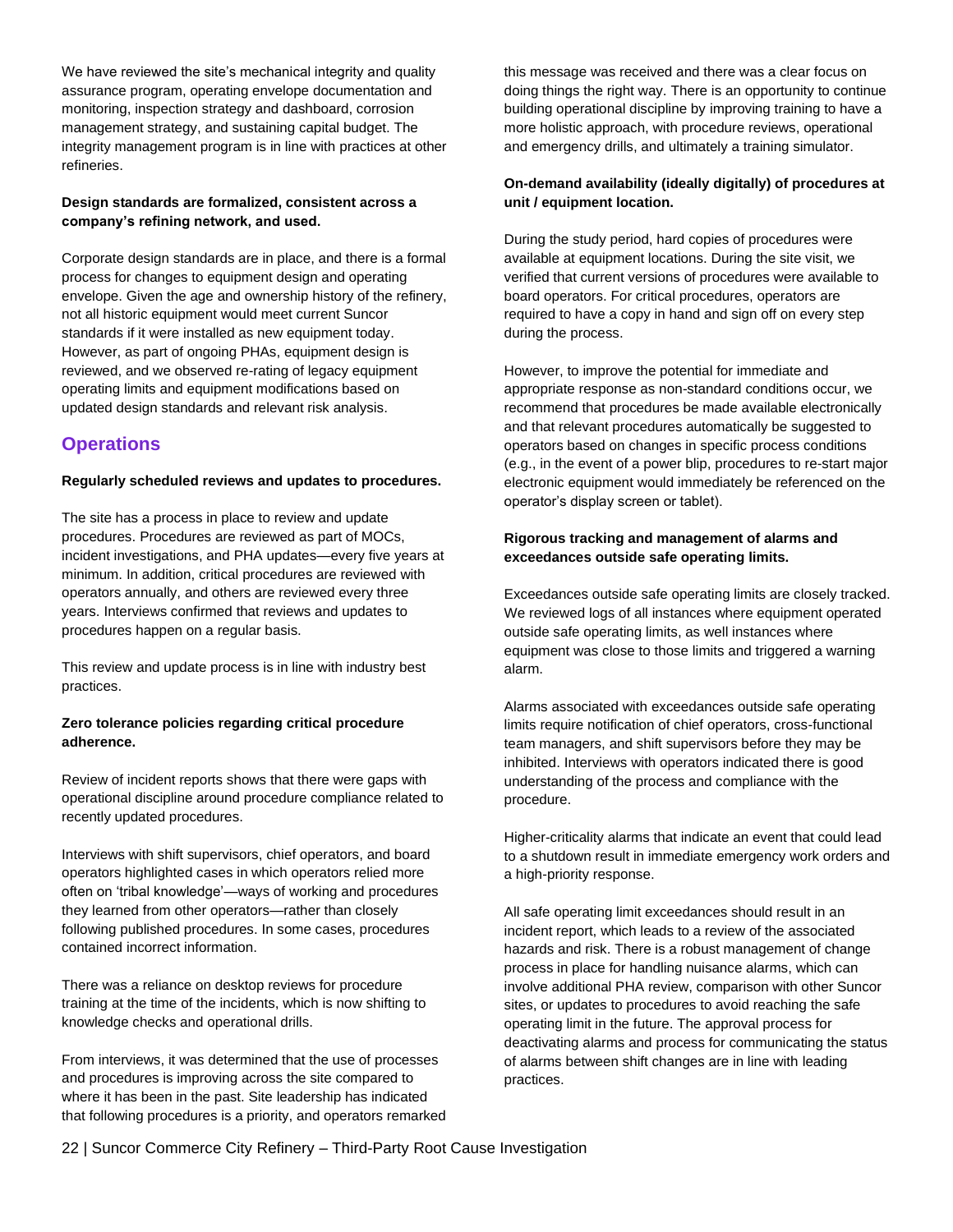We observed that some pre-alarms—those that trigger when process conditions approach, but do not exceed, safe operating limits—are on for a significant percentage of the time and may not provide useful input to operators. These may act as distractions, and likely do not serve their intended purpose of a warning that process conditions are getting close to safe operating limits. There is an opportunity to reevaluate setpoints for pre-alarms that are active for more than 10 percent of the time.

## **Effective interface management processes, including shift change meetings with a focus on any abnormal conditions, and pre-job reviews with maintenance prior to any significant activity.**

We observed shift change meetings at the refinery, which included incident reviews, discussion of site performance indicators, alarm bypasses, safe operating limit exceedances, planned maintenance activities, abnormal operation observations, and safety updates.

In interviews, operators indicated that shift change meetings are used to communicate abnormal conditions, such as equipment that is operating outside normal parameters, alarms that have been suppressed or bypassed with supervisor approval, and pre-job reviews (e.g., work permitting and LOTO)<sup>11</sup>.

## **Structured rounds to ensure regular monitoring of key equipment.**

We reviewed examples of structured rounds for operators, which cover key equipment. Observations on site indicated that these rounds were followed in practice, and we identified several incident reports where the initial condition was identified during an operator round. Operators had access to handheld tools to assist in the process, which was confirmed through interviews with operators.

## **Formal approval processes for non-standard operations.**

We observed formal approval processes in place for nonstandard or changed operations. The site has a robust MOC process with senior leadership involvement in pre-startup safety review when significant changes to processes are made. This is in line with leading practices.

## **Summary and Gaps**

Based on observations during the site visit, reviews of key documents and interviews with key refinery staff, we concluded that the site has a robust management of change

<sup>11</sup> LOTO is lockout/tagout, a safety process used to ensure that equipment has been deenergized and cannot be

process in place to assess risk, approve and authorize changes, and communicate those changes to operations. However, there are some gaps in risk assessment and ownership of procedure development, as well as opportunities to improve the rigor of PHAs.

The site effectively reports incidents and has a good understanding of root causes of significant incidents, in accordance with procedures. In some cases, incident reporting and follow-up actions are delayed, and there is fragmentation of follow-up action assignment.

The site has a maintenance strategy in place that is focused on high-risk activities and effectively executes those activities within the constraints of the local craft labor market. However, there is likely opportunity to continue deferring lower-risk work following an appropriate risk assessment to focus on higherimpact activities.

Operations procedures are regularly reviewed and readily available to operators. There is rigorous tracking of exceedances outside operating limits, which is well-managed across shift changes. There are opportunities to increase compliance with procedures, increase the rigor of pre-job reviews, and reduce nuisance pre-alarms related to safe operating limits.

Overall, we observed several gaps to leading practice:

- Engineering staff are currently accountable for procedure updates vs. leading practice of a senior operator in this role.
- PHAs sometimes excluded failure methods that are assessed in leading practice and would benefit from additional external challenge.
- While incident root cause identification is adequate, followup action assignment is overly fragmented, and processes for monitoring completion timing (including time extension approval) need to be improved/formalized.
- Procedures are updated and reviewed regularly, but procedure ownership, documentation, and training could all be improved to ensure full compliance. Electronic availability of procedures would also help in this regard.
- While processes to ensure effective interfaces and handover between operating shifts are in place, there were instances where pre-job planning between operations and maintenance failed to identify higher risk situations and led to incidents.
- Overall maintenance spend is appropriate, but the site is challenged to maintain the optimum mix of planned vs. reactive maintenance when unplanned events occur. Given the structural challenges in the local craft labor market, the

restarted until the worker(s) performing maintenance activities complete their work.

23 | Suncor Commerce City Refinery – Third-Party Root Cause Investigation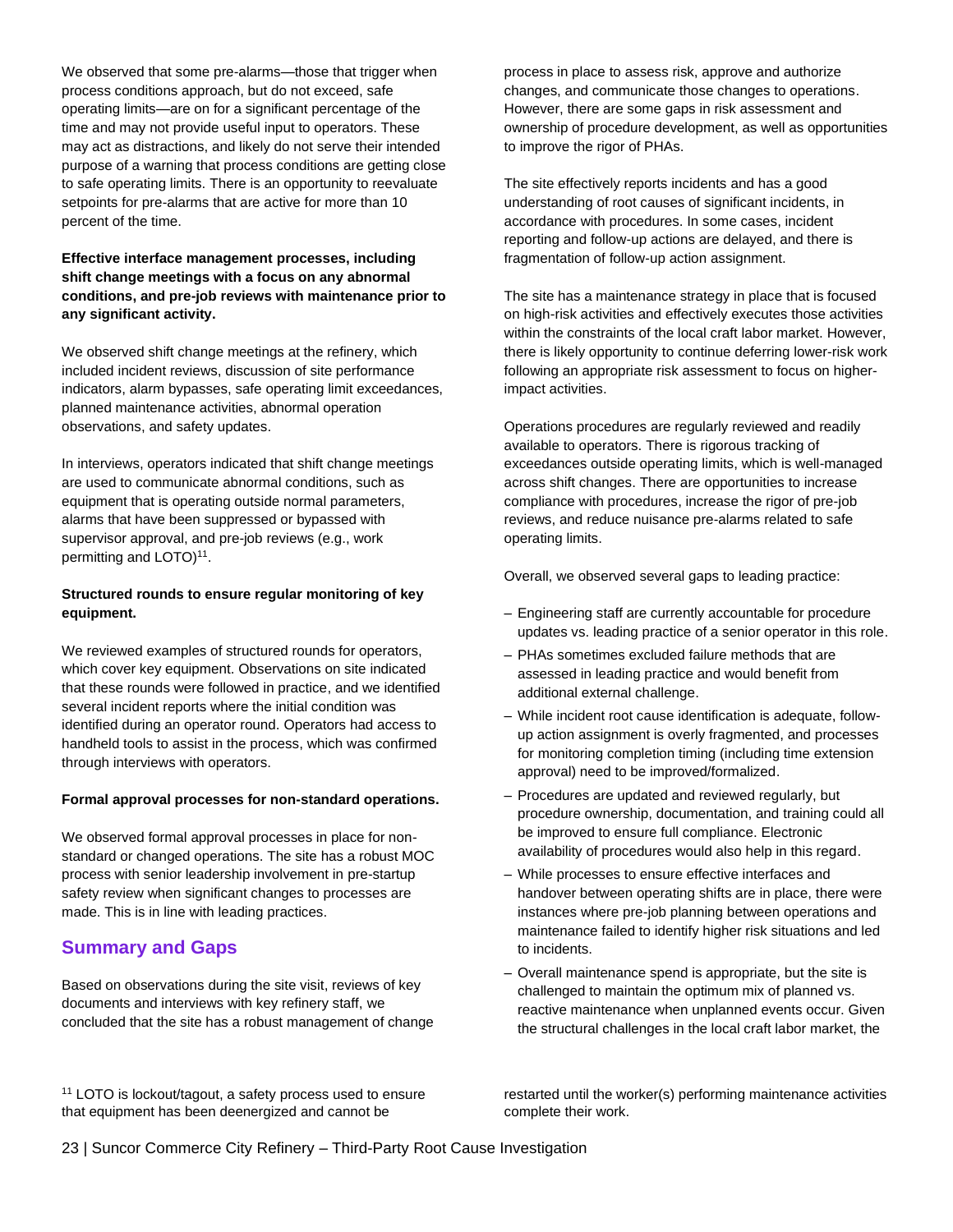appropriate solution is likely to continue focus on highpriority, high-risk equipment and use risk assessments and inspection data to defer low-risk, lower-priority work.

# <span id="page-23-0"></span>**Technological and Physical Safeguards**

## **Design for Normal Operations**

**Ensuring design of refinery allows equipment to operate within expected operating envelope, as required by process conditions, Title V requirements, etc.**

The site is able to operate in compliance with current environmental permits and regulations during steady-state operations. The only potential exception is for hydrogen cyanide (HCN) at Plant 1 where the site is conducting ongoing monitoring, pursuant to Suncor's settlement with CDPHE, to assess and confirm compliance with annual limits. HCN emissions are discussed further in [Appendix 1](#page-31-0) – Emission [Sources.](#page-31-0) Malfunctions and upsets can result in Title V exceedances. During start-up, shutdown, and malfunction conditions, the site has historically asserted SSM defenses as permitted in its Title V permit.

Hypothetically, if the conditions of the refinery's environmental permits or applicable regulations are changed, significant capital investment may be required to maintain compliance. For example, when changes to fuel standards required upgrades to equipment at the site, Suncor made a \$445 million investment to comply with the new standards.

All refineries experience occasional excursions of process variables outside equipment safe operating limits. The majority of excursions do not result in an incident or exceedance of any applicable limits. In 2019, the site experienced an average of 2.2 excursions per day, which was an increase from 0.7 excursions per day in 2018.<sup>12</sup> Given that thousands of variables are tracked regularly by the refinery control systems, both the overall number and the relative increase in excursions from 2018 to 2019 are in line with operations at comparable refineries and therefore do not present a significant concern with regards to the design of the refinery.

#### **Operating envelope clearly defined, documented, communicated.**

The operating limit for equipment (e.g., temperature and pressure range) ensures the equipment is operated safely and fulfills its function in the process, without excess wear or

<sup>12</sup> Refer to th[e Process](#page-18-0) – [Operations](#page-21-0) section above for additional assessment of the refinery's process for responding to alarms related to operating limit deviations.

safety/environmental excursions. The operating envelope for equipment is clearly defined and documented in the refinery control system. This information is readily available to operators in real time in digital form. There are automated alarms set for equipment operating limits, both to warn operators when the limits are being approached, and to warn operators that limits have been exceeded. In some cases, we identified instances where operating envelope information was not kept up to date in specific sections of PHA documents (safe upper and lower operating limits were not always the same as those in assessments of the consequences of exceedances); however, operating limits used to set alarms in the refinery's control system were the correct ones, and the refinery is updating documentation in PHAs as they go through the five-year review cycle.

We evaluated the refinery's ability to operate within the operating envelope parameters. As discussed in th[e Process](#page-18-0) – [Operations](#page-21-0) section above, exceedances of these operating parameters that take equipment outside safe operating limits results in an incident report and further investigation which may result in a change to the safe operating limit.

## **Effective process control technology, with all critical process data available in real time to both field and board operators.**

Refineries in the US have varying degrees of automation. While the degree of automation at Commerce City is lower than that in place at many US refineries, all critical variables required for stable, normal operations are available in real time to operators. Therefore, the degree of automation at Commerce City is not a significant factor in the frequency and severity of environmental incidents during normal operation. However, as outlined below, we do recommend some significant investment to mitigate the impact of incidents that occur during abnormal conditions.

## **Design for Abnormal Conditions**

## **Ensuring refinery design can meet environmental requirements and regulations during start-up and shutdown.**

We reviewed Title V exceedances at the site during the applicable period, many of which occurred during start-up and shutdown conditions. As outlined in the previous discussion on site culture, we concluded that some of these incidents occurred and were allowed to persist because of an incorrect perception that continuing to 'push through' minor incidents during SSM conditions was the appropriate action, rather than taking corrective action up to and including unit shutdown or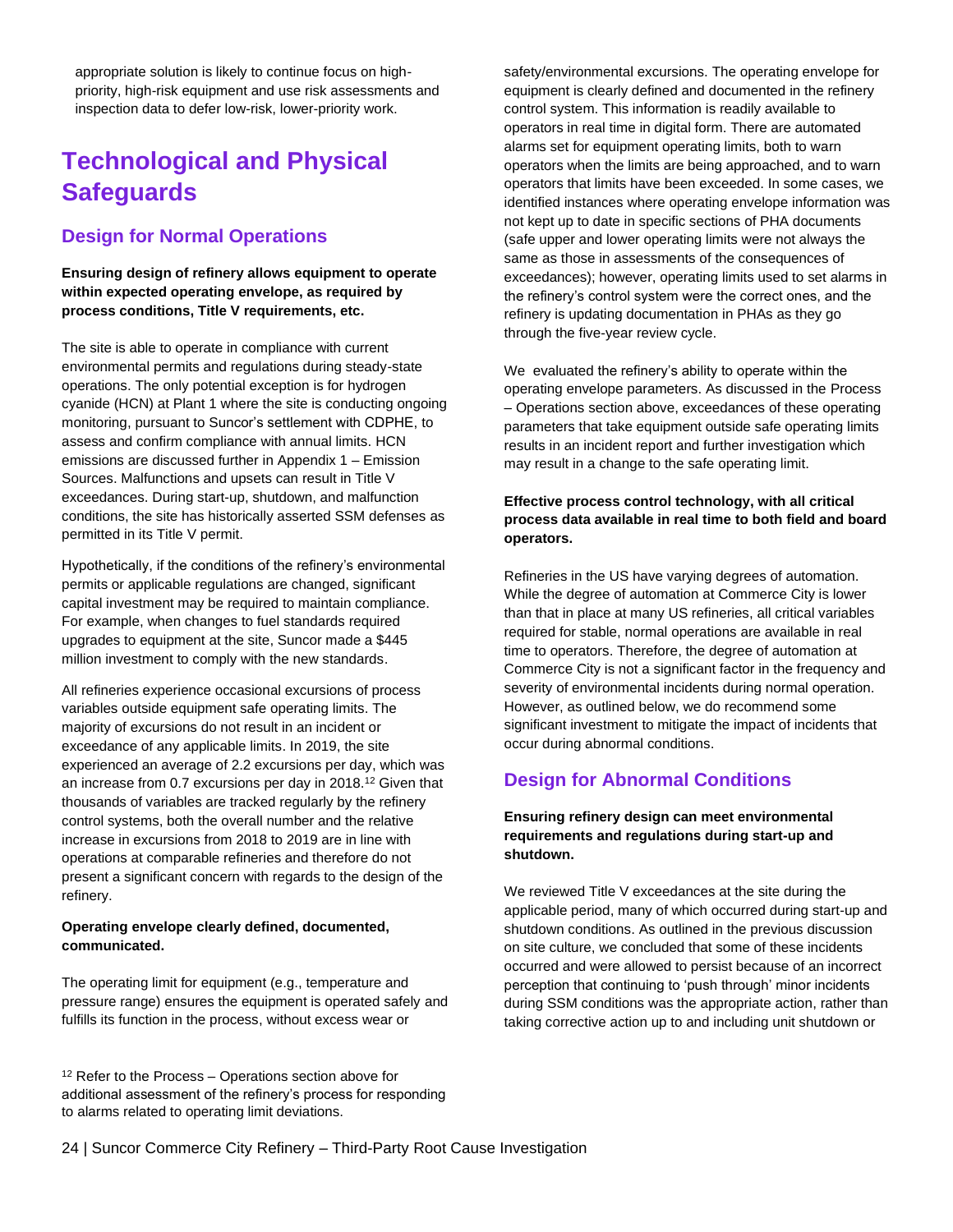aborting a start-up if an incident could not be brought under control. Interviewees confirmed that some of these incidents were caused by a historical tolerance of minor environmental exceedances during start-up and shutdown. There is a lower level of tolerance for these exceedances at the refinery now, with an increased focus on slow start-up and environmental compliance. Some exceedances during SSM conditions, such as brief opacity exceedances, are typical in similar refineries, and likely will continue to occur.

The changes being made at the site should result in reduced frequency, duration, and severity of the incidents.

## **Providing technology safeguards to minimize the potential for incidents and mitigate the impact of those incidents if they occur.**

The refinery has standard emission control equipment, consistent with that at most US refineries, integrated into the process. Some US refineries have installed equipment to (e.g. electrostatic precipitators) to further reduce catalyst emissions and opacity incidents. However, in many cases, this technology has either not been effective, or has been associated with catastrophic incidents (e.g., Torrance, California explosion). Given this, we would not recommend installation of similar technology at Commerce City and believe that the funds earmarked for improving environmental performance as part of the settlement with the CDPHE would best be applied elsewhere.

At the time of the incidents, the site did not have response procedures digitized in the control system. Leading practice is to have digitized response procedures automatically available when certain process excursions occur, so these procedures can be used to inform the operator's response.

## **Installing appropriate automation to assist in incident response to both internally and externally caused incidents (e.g., automated shutdown of FCCU to prevent significant catalyst releases).**

Appropriate automation should be in place to assist in response to both internally- and externally-caused incidents. In most cases, when a high-risk condition is realized, it is physically not possible for operators to react in time, manually close necessary valves, etc., in order to safety 'park' a unit in time to avoid a major operating, safety or environmental incident.

When a triggering event occurs, plant operators have approximately 30 seconds to react before an environmental incident occurs. With human operators and manually operated valves, it is very difficult to react in time to avoid an incident. With automated shutdown systems, shutdown can occur within 5 seconds, mitigating incidents.

Specifically, the site visit confirmed that the #2 FCCU did not have an automated emergency shutdown system at the time of the major catalyst release events in the scope of this study. Leading practice is an automated emergency shutdown system controlled by a programmable logic controller (PLC), that is independent from the refinery distributed control system (DCS) and will therefore also function if there is an outage of the distributed control system at the refinery. The refinery is planning to install a PLC-based emergency shutdown system; when complete, this investment should reduce the probability of major catalyst releases by more than 99%.

Sulfur recovery units already have suitable equipment in place to prevent hydrogen sulfide releases to the atmosphere in the event of most incidents.

## **Summary and Gaps**

The refinery can meet environmental regulations during normal operations. During start-up, shutdown, and malfunction conditions, the refinery has experienced Title V exceedances. Exceedances during startup, shutdown, and malfunction conditions are not unusual for refineries. The operating envelope for refinery equipment is well-defined, and both design limits and current conditions are available to operators in real-time. While the refinery has standard emissions control equipment consistent with most US refineries, it did not have an automated emergency shutdown for the #2 FCCU during the study period.

We observed several gaps to leading practice:

- The site lacks emergency shutdown capability at the #2 FCCU, which would allow the site to prevent significant catalyst releases in the event of process upsets
- Emergency shutdown capability at other units in the refinery may not be in line with industry-leading practices
- Key response procedures were not available to operators in a digital format in real time linked directly to alarms
- The site has pre-alarms that are in activated mode frequently, and should be reviewed to ensure that these are indeed set at the appropriate level and not an unnecessary nuisance that is distracting operators from higher priority activities.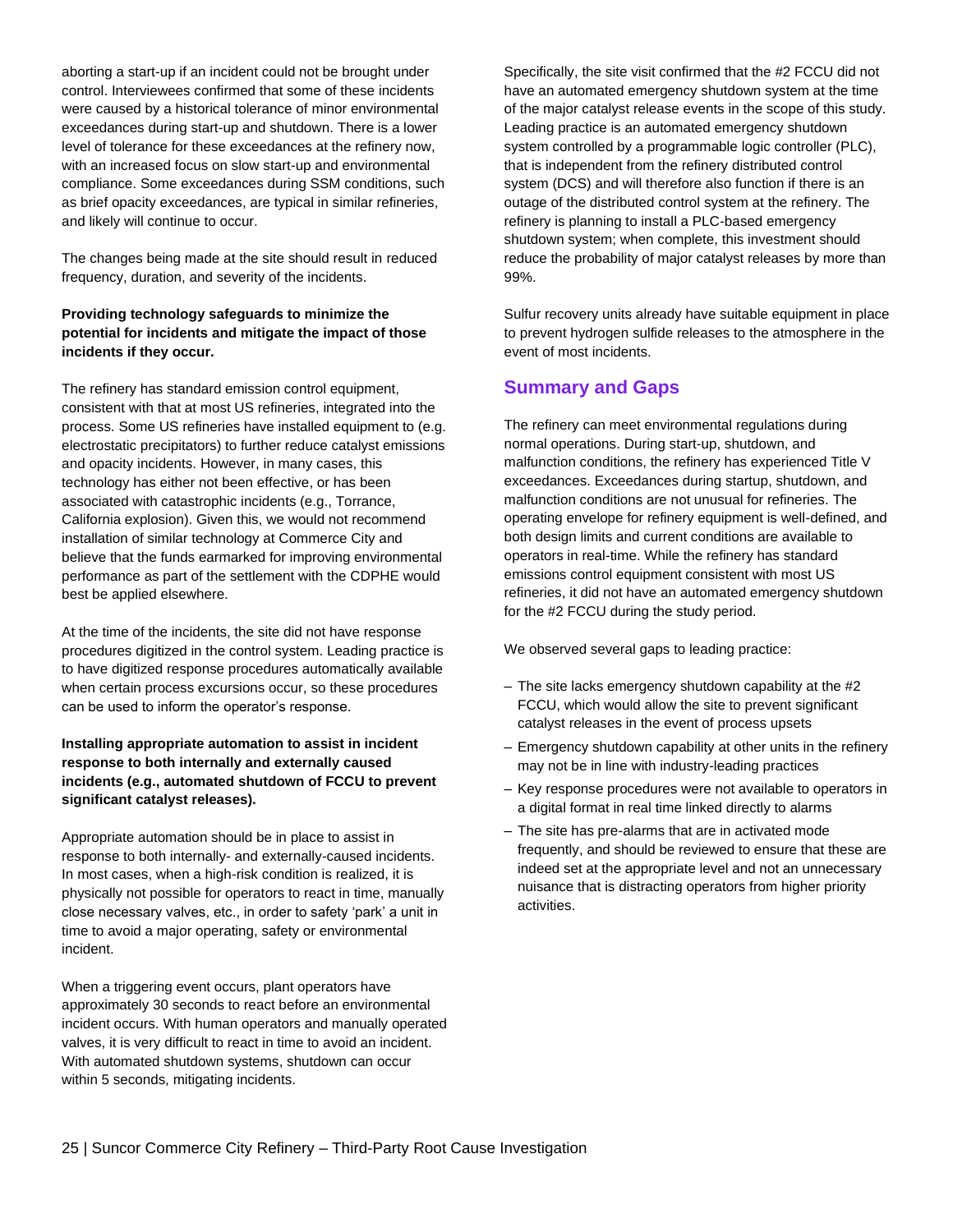# <span id="page-25-0"></span>**Gap Summary**

## **Culture**

| ID             | Gap                                                                                                                                                                                                                                                                                                                                                                                                                |
|----------------|--------------------------------------------------------------------------------------------------------------------------------------------------------------------------------------------------------------------------------------------------------------------------------------------------------------------------------------------------------------------------------------------------------------------|
| C1             | A culture (coupled with a significant number of newer operations and technical staff, who lack sufficient experience to challenge<br>this culture) that resulted in tolerance of higher risk activities relative to what we typically observe at leading refineries and/or a<br>risk assessment and change management processes that have frequently underestimated risk.                                          |
| C <sub>2</sub> | Linkages with the Suncor Technical Expert Network (STEN) and other external technical experts that are less effective than<br>what we've seen at leading refineries, which either allowed incorrect 'myths' on effective operations to persist or missed<br>opportunities for independent experts to challenge, and likely improve, the status quo – for example, in regular process safety<br>and hazard reviews. |
| C <sub>3</sub> | A tendency to develop overly long and likely unrealistic improvement agendas (e.g., the site reliability improvement plan with<br>25+ items over a two to three-year timeline) rather than a focus on, and commitment to, a critical few.                                                                                                                                                                          |
|                | $\mathbf{A}$ . The $\mathbf{A}$ - It is the set                                                                                                                                                                                                                                                                                                                                                                    |

## **Staff Capabilities**

| <b>ID</b> Gaps                                                                                                                                                                                                         |
|------------------------------------------------------------------------------------------------------------------------------------------------------------------------------------------------------------------------|
| S1 The site has been challenged to maintain staffing and capability at planned levels.                                                                                                                                 |
| S2 There is potential to harness technology to enable collaboration with off-site personnel (e.g., real-time collaboration, augmented<br>reality) to mitigate staffing challenges.                                     |
| S3 There is a need for more structured training delivery for both technical and operations staff, with increased formal reliance on<br>technical experts and full-time operations trainers with appropriate capability |
|                                                                                                                                                                                                                        |

S4 Continue to shift the balance of operator training from a historical reliance on procedure reviews and tabletop exercises to include operational drills, increased job rotations, knowledge checks, and ultimately, a training simulator

## **Process**

|                | <b>ID</b> Gaps                                                                                                                                                                                                                                      |
|----------------|-----------------------------------------------------------------------------------------------------------------------------------------------------------------------------------------------------------------------------------------------------|
| P1             | Engineering staff are currently accountable for procedure updates vs. leading practice of a senior operator in this role                                                                                                                            |
|                | P2 PHAs sometimes excluded failure methods that are assessed in leading practice and would benefit from additional external<br>challenge                                                                                                            |
|                | P3 While incident root cause identification is adequate, processes for monitoring completion timing (including time extension<br>approval) need to be improved/formalized                                                                           |
|                | P4 Procedures are updated and reviewed regularly, but procedure ownership, documentation, and training could all be improved to<br>ensure full compliance. Electronic availability of procedures would also help in this regard                     |
| P <sub>5</sub> | While processes to ensure effective interfaces and handover between operating shifts are in place, there were instances where<br>pre-job planning between operations and maintenance failed to identify higher risk situations and led to incidents |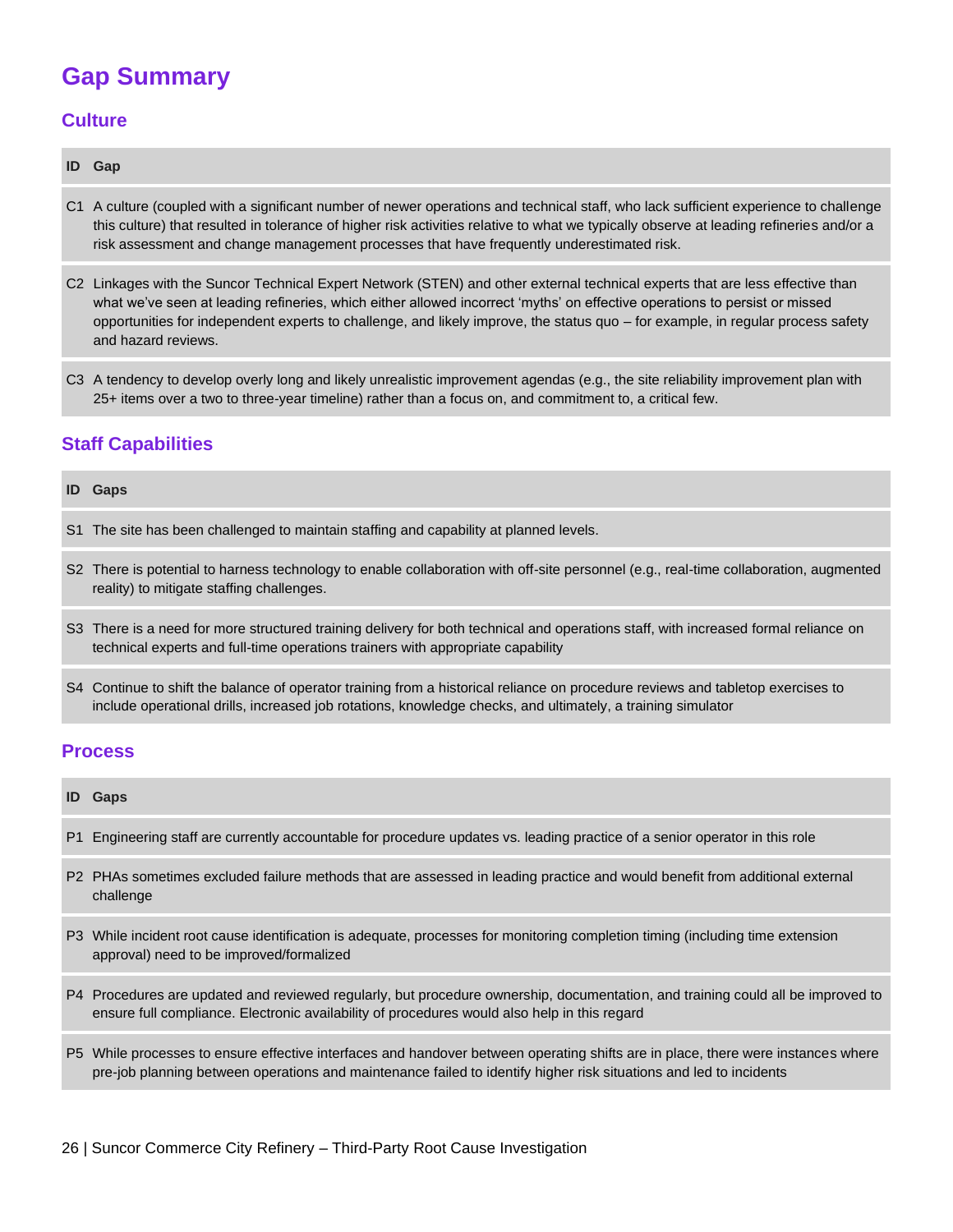#### **ID Gaps**

P6 Overall maintenance spend is appropriate, but the site is challenged to maintain the optimum mix of planned vs. reactive maintenance when unplanned events occur. Given the structural challenges in the local craft labor market, the appropriate solution is likely to continue focus on high-priority, high-risk equipment and use risk assessments and inspection data to defer low-risk, lower-priority work

## **Technological and Physical Safeguards**

## **ID Gaps**

T1 The site lacks emergency shutdown capability at the #2 FCCU, which would allow the site to prevent significant catalyst releases in the event of process upsets

T2 Emergency shutdown capability at other units in the refinery may not be in line with industry-leading practices

#### T3 Key response procedures were not available to operators in a digital format in real time linked directly to alarms

T4 The site has pre-alarms that are in activated mode frequently, and should be reviewed to ensure that these are indeed set at the appropriate level and not an unnecessary nuisance that is distracting operators from higher priority activities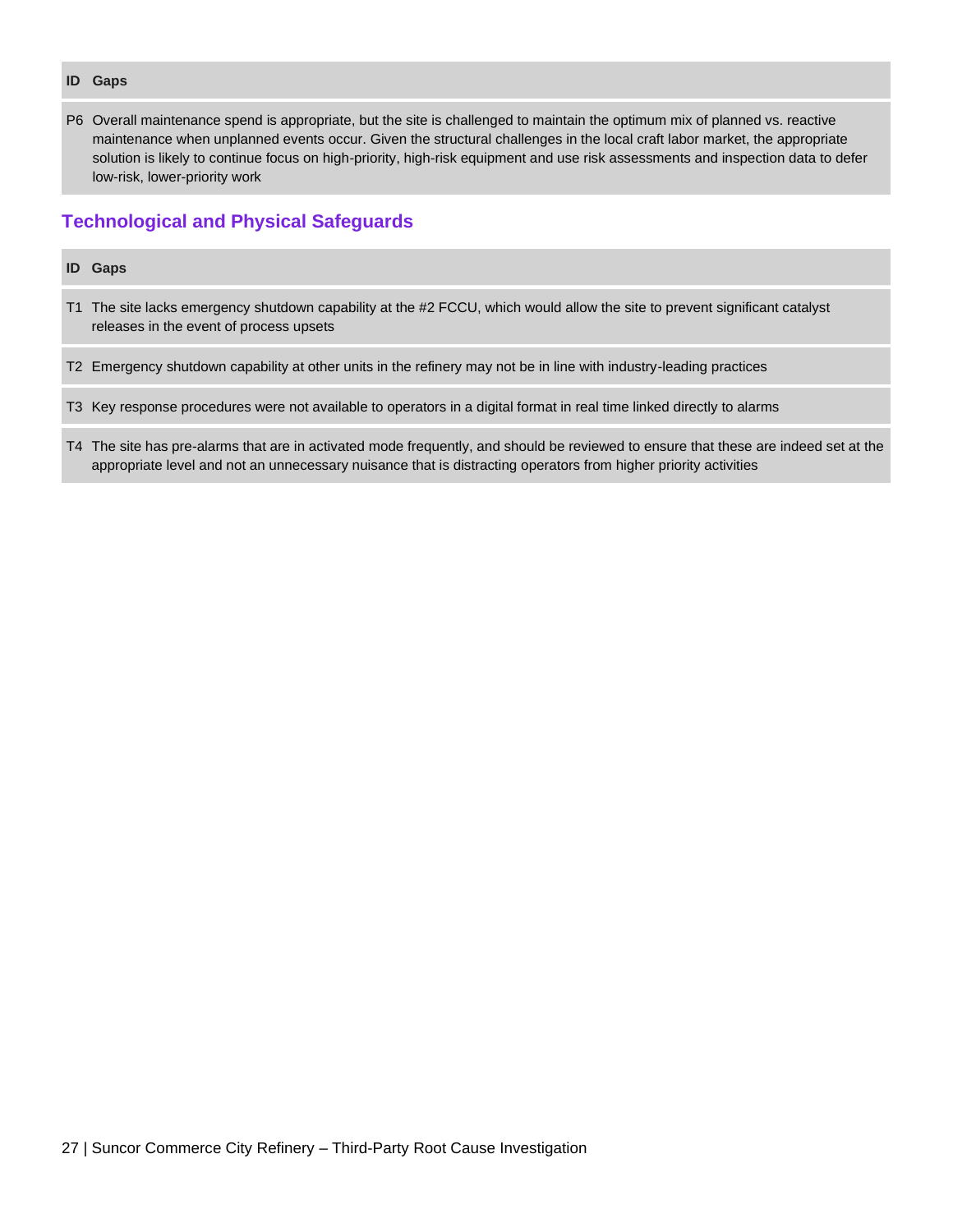# <span id="page-27-0"></span>**Conclusions**

Based on the investigation conducted at the Commerce City refinery, it is clear there were no deliberate or negligent actions regarding either funding or staffing that caused the incidents prompting this investigation. However, there are opportunities for improvement across systemic areas at the site to avoid or reduce the risk of a future, potentially serious, recurrence of incidents.

In previous sections, we laid out best practices for safe and reliable refinery operations, and the framework we used to assess operational integrity maturity at Commerce City during the time of the incidents. Our work was based on a site visit, a thorough document review and analysis of refinery data, and numerous interviews with site staff.

Kearney developed a list of gaps to outline areas where the site had room for improvement, ranking them by criticality and complexity. Criticality indicated the extent to which closing a gap was immediately necessary to ensure safe and reliable operations. Complexity indicated the extent to which correcting an identified gap would be an involved and lengthy process.

In addition, we identified actions the refinery has already taken, or plans to take, since the period in scope to make progress closing the identified gaps. The result is a list of actions and proposed or in-flight initiatives that show strong initial progress toward improvement (i.e. the site did not wait for the release of this report to begin taking corrective actions).

Ultimately, we have made recommendations and accompanying actions to address the remaining gaps. We present these in the following section. For clarity, these recommendations are provided in the order of the five key factors in Kearney's assessment framework, not in the order of importance.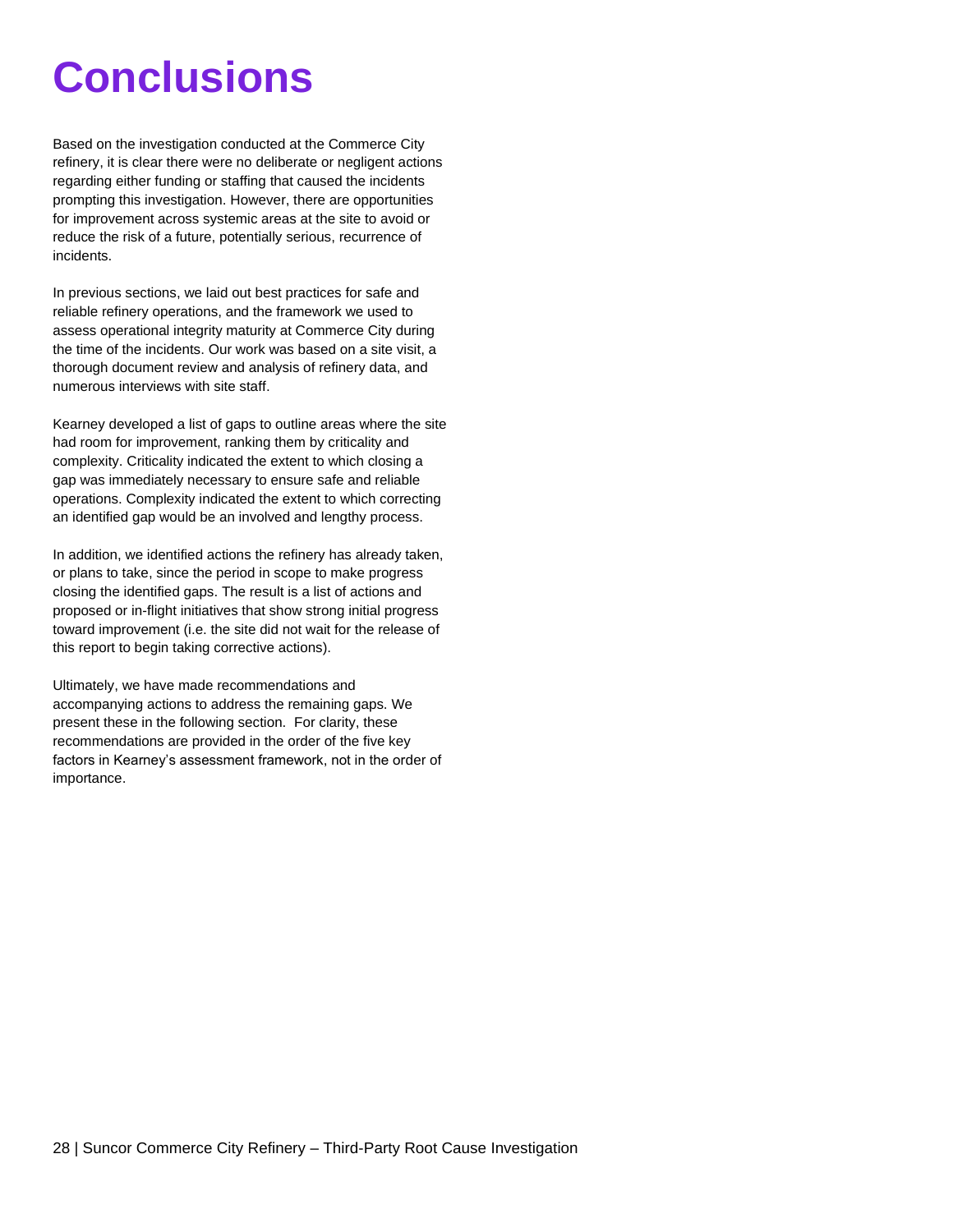# <span id="page-28-0"></span>**Recommendations**

This section identifies recommendations to minimize or prevent future occurrences of Title V violations at the site.

# <span id="page-28-1"></span>**Context**

Based on the key issues identified during the investigation, Kearney has developed recommendations across four areas culture, capabilities, process, and technology. We focused on making recommendations in those areas that would have the most significant impact on operational integrity and reliability at the Commerce City refinery.

Rather than providing an exhaustive set of initiatives, we believe it is better to focus on a critical few and ensure they are executed well to build a foundation for further operational improvement.

This section provides our recommendations, the gaps these recommendations are intended to address, actions the site has already taken, and remaining work to be done to implement the recommendations. In each subsection, we identify the gaps to be addressed with the ID numbers listed in th[e Commerce City](#page-13-0)  Site [Observations](#page-13-0) and Key Gaps – [Gap Summary](#page-25-0) section of this report.

# <span id="page-28-2"></span>**Culture**

**Recommendation 1 – Continue to expand and reinforce a culture focused on safety and environmental responsibility above all and increase the involvement of Suncor and other external experts in critical safety and environmental reviews**

**Recommendation**: We recommend continuing to transition certain behaviors at the site to be in line with Suncor's values and priorities, with safety and environmental performance as the top priority. Additionally, encourage and improve linkages with Suncor enterprise technical experts, external experts, and the local community. This will help address gaps C1 and C2.

**Progress to date**: The site has already made considerable progress since the study period in this area. The leadership team at the site has been consistently communicating the importance of safety and environmental performance. Certain key procedures (e.g., the #2 FCCU start-up) have been updated to reflect input from Suncor enterprise technical

experts and now more closely reflect industry best practice for safe and environmentally responsible operations. The refinery has worked with the Suncor enterprise technical lead to dispel some of the operating 'myths' and updated procedures and process hazard analysis documents accordingly. Site leadership has also reinforced operator empowerment at all levels to act, up to and including unit shutdown, should they feel it necessary to prevent or mitigate the impact of incidents.

**Remaining actions**: Continue reinforcement of desired operational discipline behaviors in site communications (e.g., highlighting role of operational discipline in incident investigations, MOCs, etc.); increase operational discipline around critical process safety and environmental processes (e.g., mandate Suncor Technical Expert Network (STEN) and leadership participation in PHAs, critical MOCs).<sup>13</sup> Realign and clarify signoff authority for PHAs, risk reviews, and MOCs to ensure that signing authority is with staff with appropriate level of seniority and experience – temporarily elevating to the site leadership team. This may require the leadership team to participate in more risk assessments in the long term. The involvement of STENs and other technical experts will enable the site to test for the presence of similar operating 'myths' in other areas of the refinery and update critical procedures accordingly.

## **Recommendation 2 – Focus on excellence across a critical few initiatives, so as to avoid mediocrity across the 'impossible** many'

**Recommendation**: We recommend the site transition improvement plans from an ambitious, long list of items—the "impossible many"—to focus on a critical few highest-priority items. This will help address gap C3.

**Progress to date**: The site prioritized ongoing initiatives at the end of 2019, with a focus on base business to reduce the "impossible many".

**Remaining actions**: Create an action plan to review key site improvement plans (e.g., reliability improvement plan, problematic equipment list) and re-prioritize to ensure a greater level of focus on the highest priority items (environment and personal/process safety) while deferring lower priority and lower risk items. This will ensure that areas with the greatest potential to cause future environmental incidents are addressed promptly and effectively.

<sup>13</sup> Operational discipline at Suncor includes five key behaviors: seeking knowledge and understanding, adhering to procedures, using a questioning attitude to surface problems, expecting accountability, and collaborating.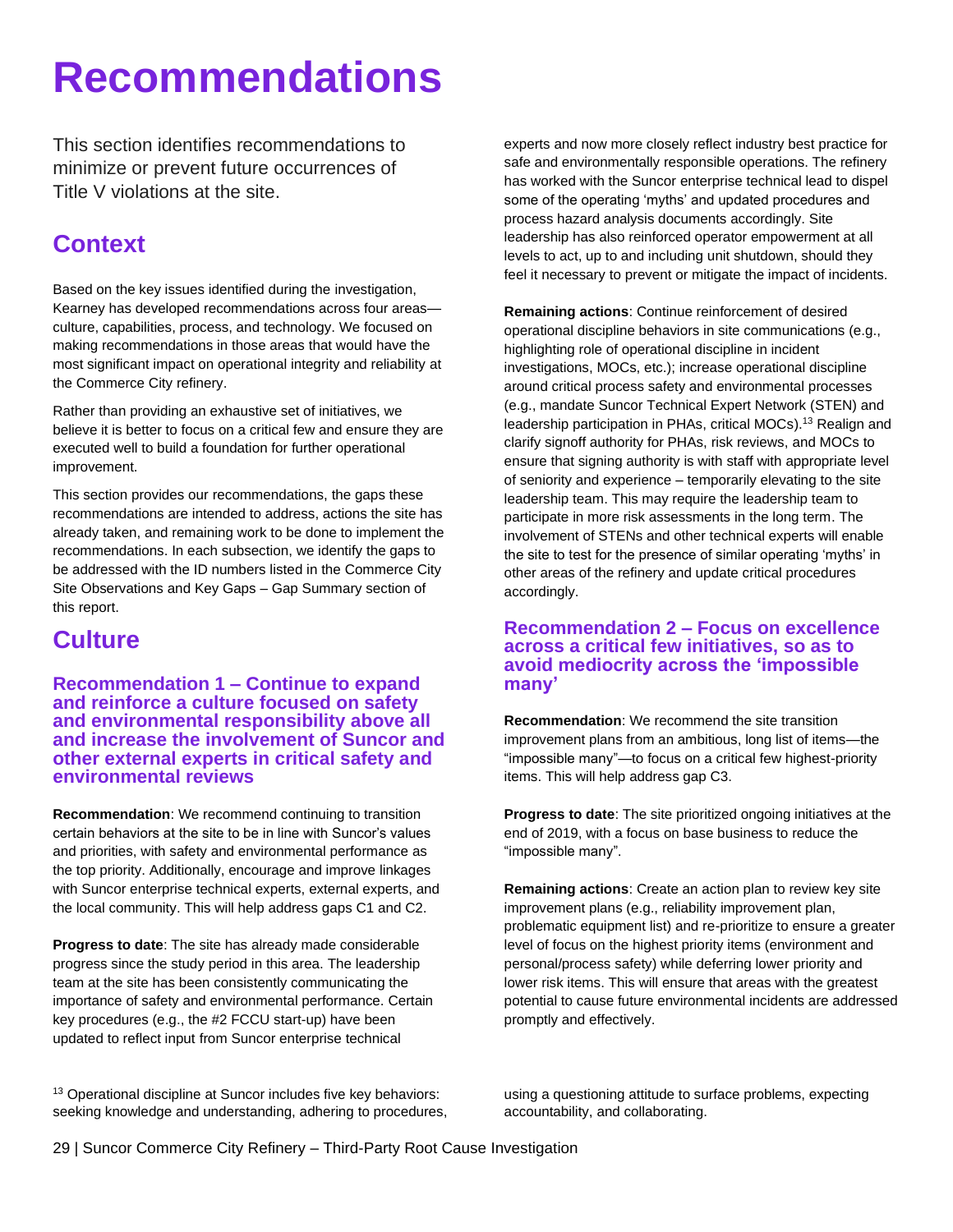# <span id="page-29-0"></span>**Staff Capabilities**

## **Recommendation 3 – Implement innovative recruiting strategies to address immediate staffing needs resulting from recent higherthan-expected voluntary attrition levels**

**Recommendation**: Put in place an innovative and comprehensive strategy to ensure staffing and capability remain at planned levels, including drawing on internal Suncor resources, providing additional cross-training, and considering new recruiting approaches. This will help address gaps S1 and S2.

**Progress to date**: The site has recently hired approximately 40 operators to supplement the operations workforce, has brought in additional maintenance trades on a temporary contract basis, and is working to hire additional craft laborers to supplement the maintenance workforce.

**Remaining actions**: Develop a plan to reduce pockets of high workload in specific operations divisions and ensure adequate "bench strength" to prepare for retirements and unexpected attrition that will inevitably occur. In the longer term, seek ability to cross-train operators across divisions, not just across units within a division.

## **Recommendation 4 – Improve technical and operations staff training with additional training techniques and greater incorporation of experts and full-time trainers**

**Recommendation**: Develop and implement a training strategy with more structured training delivery for technical and operations staff. This delivery model should incorporate internal technical experts and increase use of full-time operations trainers with appropriate capability in curriculum development and delivery. The site should also strengthen competency assessment and practice, with increased operational drills, knowledge checks, and a training simulator in the long run. In structuring the delivery of these improvements, Commerce City may look to utilize collaborative technology. This will help address gaps S3 and S4.

**Progress to date**: The site has created an operations support organization, with training initiatives in the planning stages. Additionally, the site is conducting more operational and emergency drills, and is increasing the reliance on knowledge checks in addition to procedure reviews for competency assessment.

**Remaining actions**: Continue the development of a training strategy incorporating the Suncor Technical Expert Network (STEN) and trainers at the refinery (or remotely, through the use of collaborative technology), with the long-term goal of a training simulator—a customized operator training tool that allows practicing appropriate actions to deal with potential abnormalities and incidents, so operators are much better prepared to react when these events occur in real time. This would be an appropriate use of a portion of the funds that the site has committed to spending as part of the agreement with CDPHE.

## <span id="page-29-1"></span>**Process**

## **Recommendation 5 – Transfer operating procedure accountability to operations**

**Recommendation**: Reinforce that the Operations department is accountable for all operating procedure development, management of associated changes, communication, and training—with support from other functions and Suncor enterprise technical experts as needed. The formal involvement of individuals with the right skills and experience will help ensure that safety, environmental, and operability reviews are rigorous, thorough, and higher-risk situations are identified and addressed. The site should also reinforce continued operational discipline and compliance with procedures, implementing a zero-tolerance policy for any deviations from critical procedures that have not gone through a formal approval process with refinery leadership. This will address gaps P1, P2, P4, and P5.

**Progress to date**: Refinery leadership has decided that the Operations department will hold accountability for operating procedure development. The site has involved the STEN group for #2 FCCU procedure development. For other units, the site is working to formalize the process for involvement of technical experts for portions of operating procedure development.

**Remaining actions**: Finalize all documentation that confirms accountability for operating procedure development is owned by Operations department. Finalize process for involvement of Suncor enterprise technical experts or other technical experts for critical operating procedures.

## **Recommendation 6 – Use risk assessments to ensure the most critical maintenance work is prioritized**

**Recommendation**: We recommend refining the equipment maintenance strategy to focus on high-priority, high-risk equipment and use risk assessments and inspection data to appropriately place other maintenance work orders. This, together with recommendation 2, will address gap P3 and P6.

**Progress to date**: Progress to date has included standing up maintenance execution processes, clarifying responsibilities to help streamline the prioritization process, and brought in coaches to help with the process roll-out. The site is already conducting risk assessments to identify preventative and corrective maintenance actions.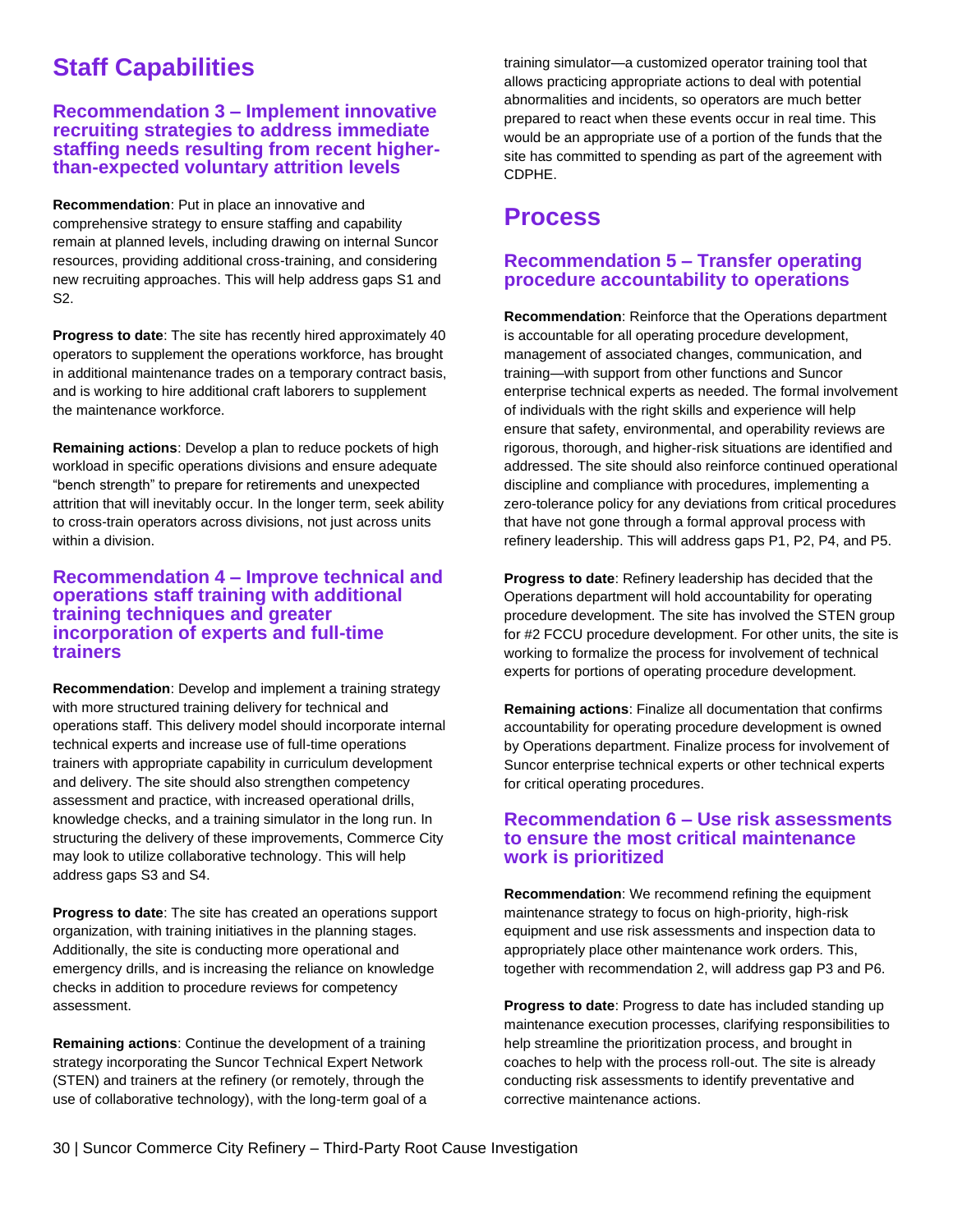**Remaining actions**: The site is already making progress to implement this recommendation and no "net new" actions are required. Continue this risk-based approach when faced with corrective activities, prioritizing them appropriately with a formalized risk assessment process. Continue to review any overdue items as they arise, with management sign-off on any time extension, following existing procedures.

# <span id="page-30-0"></span>**Technological and Physical Safeguards**

## **Recommendation 7 – Install automated unit shutdown capability to minimize the impact of incidents that do occur**

**Recommendation**: Automate emergency shutdown of the Plant 2 FCCU (specifically ability to remotely close catalyst slide valves and feed valves tied into the emergency activation system), allowing the site to reduce the likelihood of significant catalyst releases. As part of ongoing PHAs, engage the broader Suncor network to assess refinery emergency shutdown capability. This will address gaps T1 and T2.

**Progress to date**: The site has installed a DCS-controlled emergency shutdown system on the #2 FCCU and plans to add PLC-controlled emergency shutdown systems to the #1 and #2 FCCU.

**Remaining actions**: Complete installation of planned PLCcontrolled emergency shutdown systems at the Plant 2 FCCU. Ensure that Suncor's PHA process includes an assessment by Suncor technical experts whether further emergency shutdown capability is warranted.

## **Recommendation 8 – Leverage digital technology to increase real-time availability of critical procedures and expertise**

**Recommendation**: Take advantage of the opportunity to utilize additional emerging digital technologies to increase the quality

of training and expert collaboration at the site. In addition, digitize key response procedures to make them available to operators in real time when alarms are activated. Evaluate whether pre-alarms are set at the appropriate level and not distracting operators. This will address gaps T3 and T4.

**Progress to date**: The site is working to digitize process technology packages and make response plans available to operators in the DCS. On an ongoing basis, the site reviews safe operating limit alarm and pre-alarm setpoints if they are persistently activated.

**Remaining actions**: Finalize response plan inclusion in DCS. Consider digitalization at the refinery by use of augmented/virtual reality (AR/VR) to allow remote engagement with technical experts when appropriate. In the longer term, add a training simulator at the site.

# <span id="page-30-1"></span>**Recommendation Prioritization**

We have identified prioritized initiatives to be implemented using the \$5 million Suncor committed to invest as part of the settlement with CDPHE. These are the initiatives that we believe will have the most significant long-term impact on operational integrity and minimizing or preventing future emissions violations, and include the installation of emergency shutdown equipment (#7), training improvements including a training simulator (#4), and the increased use of digital technology to increase availability of critical procedures and improve engagement with the Suncor Technical Expert Network (STEN) or other external technical experts (#8). We estimate that the emergency shutdown equipment installation alone will require a capital investment greater than \$5 million. A training simulator would require investment in the \$0.5–1 million range, and three to five work years of effort to implement.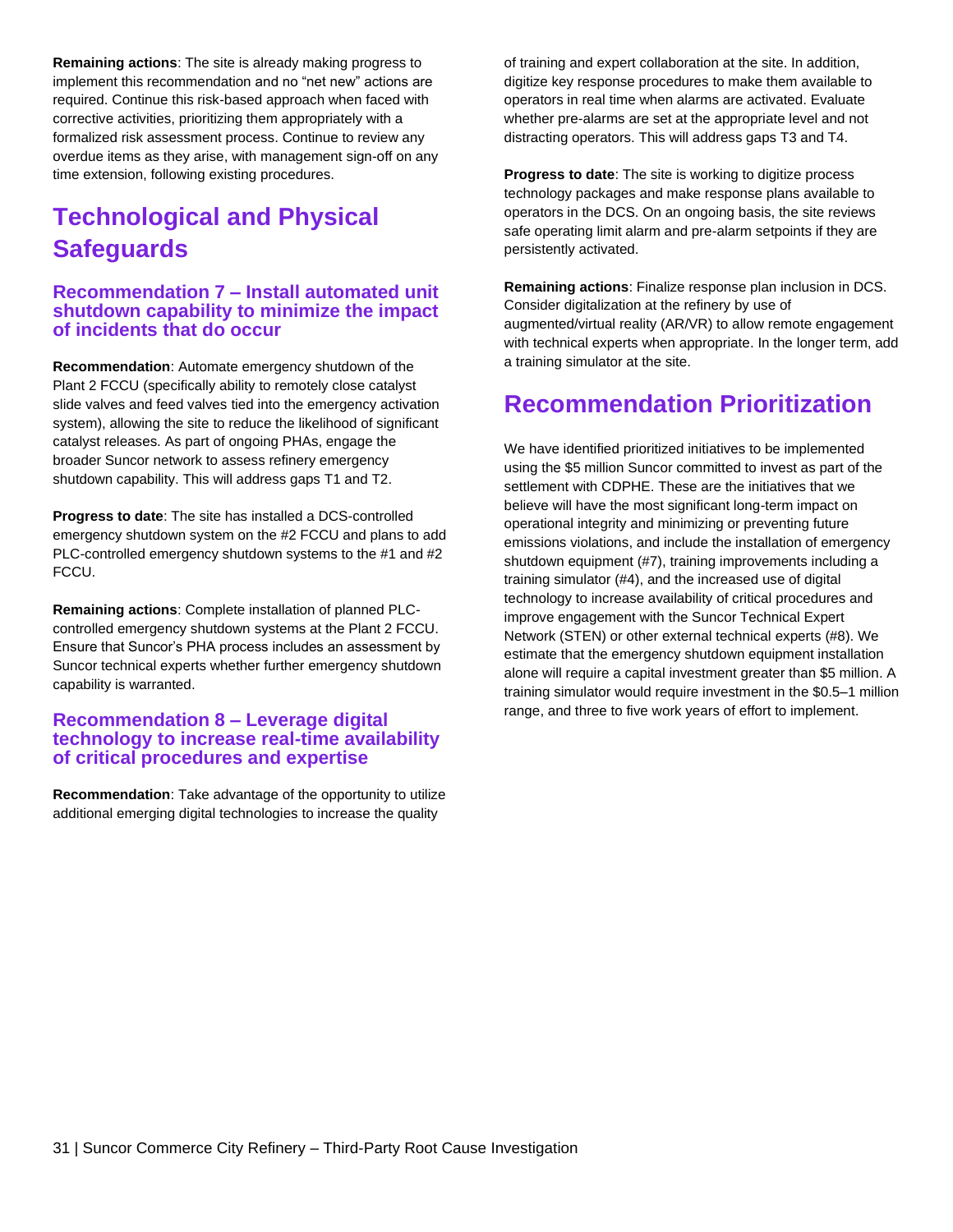# <span id="page-31-0"></span>**Appendix 1 – Emission Sources**

# <span id="page-31-1"></span>**Catalyst**

During normal refinery operations, heavy oil feedstock is heated in the fluidized catalytic cracker (FCC) in the presence of a fine-grained catalyst. This "cracks," or decomposes, the feedstock into other materials that are collected and processed further. However, some of the heavy oil feedstock forms coke, a solid, carbon-rich material that adheres to the catalyst. This is called spent catalyst because its ability to decompose the feedstock is significantly reduced, and the coke must be periodically removed.

Removal takes place when the spent catalyst continuously moves from the FCC reactor to the FCC regenerator, where coke is burned off at high temperatures. To burn the coke, air is blown into the FCC regenerator to provide oxygen for the reaction. The oxygen reacts with carbon in the coke to form a variety of products, including carbon dioxide and carbon monoxide. The fresh catalyst then moves back to the FCC reactor to repeat the process.

Under normal operations, catalyst moves from the FCCU to the FCC regenerator and then back, as outlined above. However, when certain process upsets occur, this circulation can be disrupted, resulting in a rapid release of catalyst to the environment.

Similar incidents have occurred at other refineries. Leading practice is to install an independent shutdown system that is able to automatically shut down catalyst flow within two to five seconds of an upset being detected. This rapid response is essential, as total release of catalyst can happen within thirty seconds of the start of an incident (i.e. the incident at Commerce City on December 11, 2019).

14

# <span id="page-31-3"></span>**Hydrogen Cyanide**

The refinery emits hydrogen cyanide during normal operations. There were no incidents identified as releasing unusually high levels of hydrogen cyanide, nor was it found as a substance of concern in any incident reports.

Nitrogen compounds are present in the feedstock, and during the regeneration process, a variety of nitrogen-containing

<sup>14</sup> For example, a major explosion at the ExxonMobil Torrance Refinery in 2015 was sparked by the electrostatic precipitator used to control emissions from an FCCU

The refinery design during the study period did not have automatic shutdown capability, nor did it have automated valves to stop catalyst release. This meant that it would take at least a minute to react, which would not prevent a major release of catalyst. It is critical to install emergency shutdown equipment with automatic valves to prevent catalyst release.

The emergency shutdown equipment recently installed at the refinery should prevent about 95 percent of major catalyst discharges, and the planned programmable logic controller (PLC) system should prevent 99 percent or more of major discharges. Cultural practices around prioritizing safety and empowering operators to slow down or halt start-up should also reduce the potential for major catalyst releases.

# <span id="page-31-2"></span>**Opacity**

Opacity exceedances are similar to catalyst releases outlined above, but typically involve small amounts of very fine particles of catalyst. These releases typically happen during start-up and shutdown, when there is not enough gas being exhausted from the FCCU and FCC regenerator to enable control equipment to remove the fine particles.

Installing automated shutdown equipment, in line with leading practices outlined above, should reduce the frequency and severity of opacity incidents significantly. In the two to five seconds it takes to shut down equipment, there may still be infrequent, less significant exceedances – typically during startup and shutdown. Although technology to reduce opacity further, in the form of electrostatic precipitators, exists, it has not proven to be reliable and has been linked to significant safety incidents with much greater impact than occasional opacity exceedances.

compounds are formed, including hydrogen cyanide (HCN). Under normal conditions in the FCC regenerator, HCN reacts with oxygen to form inert nitrogen and nitric oxide, which are less hazardous than HCN. However, due to the length of time the gases spend inside the FCC regenerator release, not all HCN reacts, and some HCN is left in the flue (exhaust) gas. It is in this manner that small amounts of HCN are released into the atmosphere.

This process, and the associated emissions, are typical for oil refineries, and are not unique to the Commerce City refinery.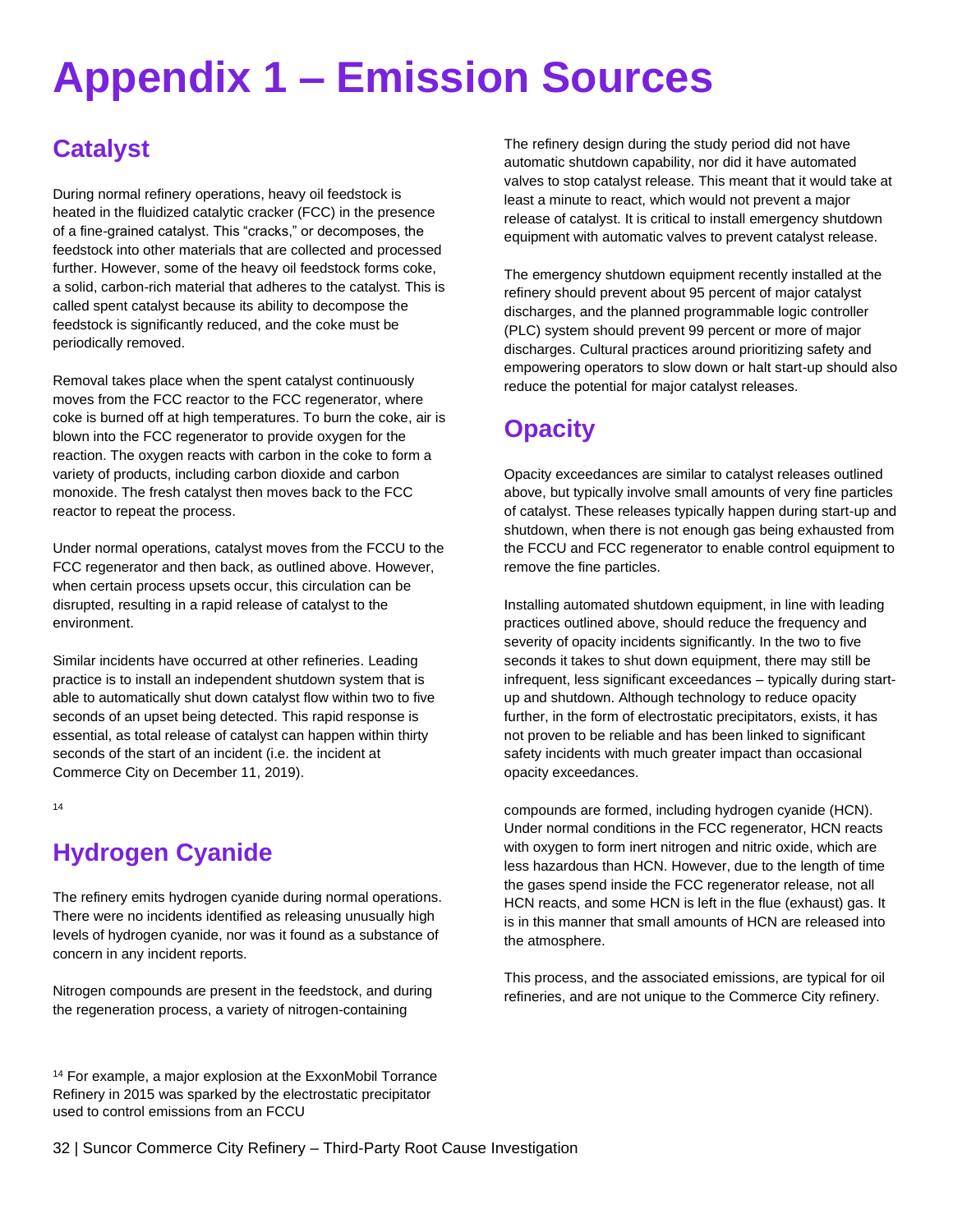The Title V permit for the refinery's Plant 1 and Plant 3 includes an annual emission limit of 12.8 tons per year of HCN from the FCC regenerator (permit condition 22.14).

This condition is unusual for oil refineries. The relevant regulation is 40 CFR Subpart UUU – National Emission Standards for Hazardous Air Pollutants for Petroleum Refineries: Catalytic Cracking Units, Catalytic Reforming Units, and Sulfur Recovery Units.<sup>15</sup> It includes a requirement for emissions from FCC regenerators to meet a maximum concentration of 500 parts per million of carbon monoxide in flue gas, and for operators of FCC regenerators to conduct a one-time test to determine the concentration of HCN in the flue gas. There is no specific limit for HCN concentration or emission rate.

A selective review of Title V permits for other petroleum refineries indicated that this is an uncommon permit condition, and there is no limit on hydrogen cyanide emissions in nearly all other refinery Title V permits, with the exception of one refinery in Texas.

There are typically no controls for HCN emissions from FCC regenerators, and low carbon monoxide concentrations appear to be used by regulators as a proxy for the presence of sufficient oxygen in the FCC regenerator to reduce flue gas HCN concentration to an acceptable level.

In conclusion, Commerce City's design is not unusual with respect to hydrogen cyanide emissions, and similar emissions could be expected from other refineries. These emissions are normally not included in the Title V permit for refineries.

# <span id="page-32-0"></span>**Hydrogen Sulfide**

The refinery produces hydrogen sulfide as a byproduct of refining high-sulfur crude oils. Hydrogen sulfide occurs naturally in crude oil and is converted to elemental sulfur in the sulfur recovery units at the refinery. This sulfur is then stored in a covered pit, from which it is pumped into railcars for shipment.<sup>16</sup> This process is typical for oil refineries and is not unique to the Commerce City refinery.

During malfunction conditions (e.g., during an unexpected power outage), the sulfur recovery units may not convert hydrogen sulfide to sulfur. In this case, hydrogen sulfide is diverted to either an incinerator or a flare, which converts the hydrogen sulfide to sulfur dioxide. In these instances, sulfur dioxide emissions may exceed the limits in the Title V permit. In addition, the site experienced incidents where condensed steam used to heat sulfur leaked into the sulfur pit, resulting in a reaction that generated hydrogen sulfide.

Procedural improvements made in our recommendations (particularly cultural recommendations 1 and 2) as well as faster emergency shutdowns should reduce the frequency of hydrogen sulfide-related incidents at the site.